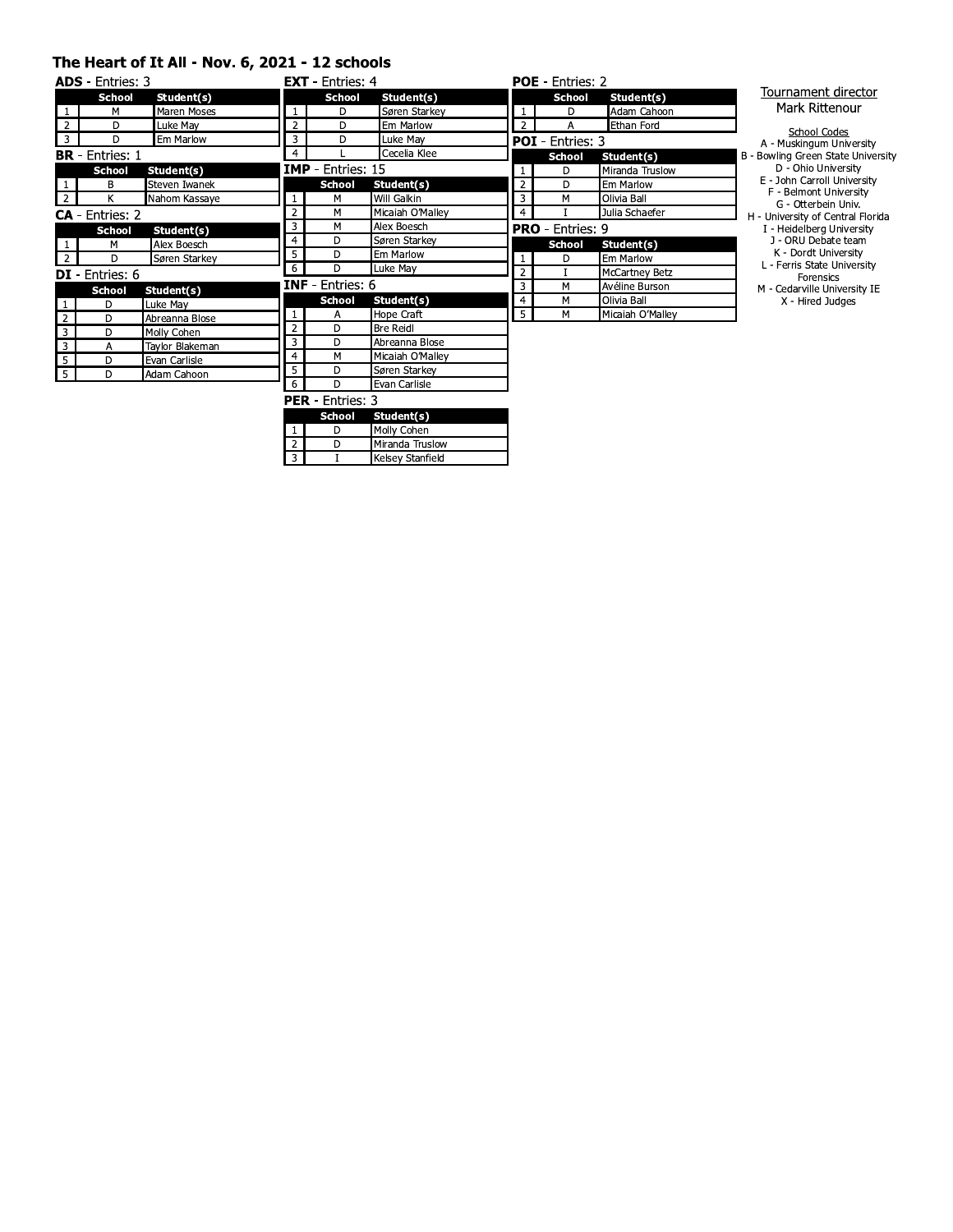## The Heart of It All **After Dinner Speaking**

| Code           | Team                     | Competitor(s) | <b>Prelims</b> |       | <b>Rank</b> | <b>Head to</b> | Spkr.  | Prelim |
|----------------|--------------------------|---------------|----------------|-------|-------------|----------------|--------|--------|
|                |                          |               |                |       | total       | head           | points | result |
| D <sub>2</sub> | Ohio University          | Luke Mav      | 3(21), 2(21)   | 2(21) |             |                | 63     |        |
| D <sub>3</sub> | Ohio University          | Em Marlow     | 2(23), 3(20)   | 3(20) |             |                | 63     |        |
| M1             | Cedarville University IE | Maren Moses   | 1 (24), 1 (23) | 1(22) |             |                | 69     |        |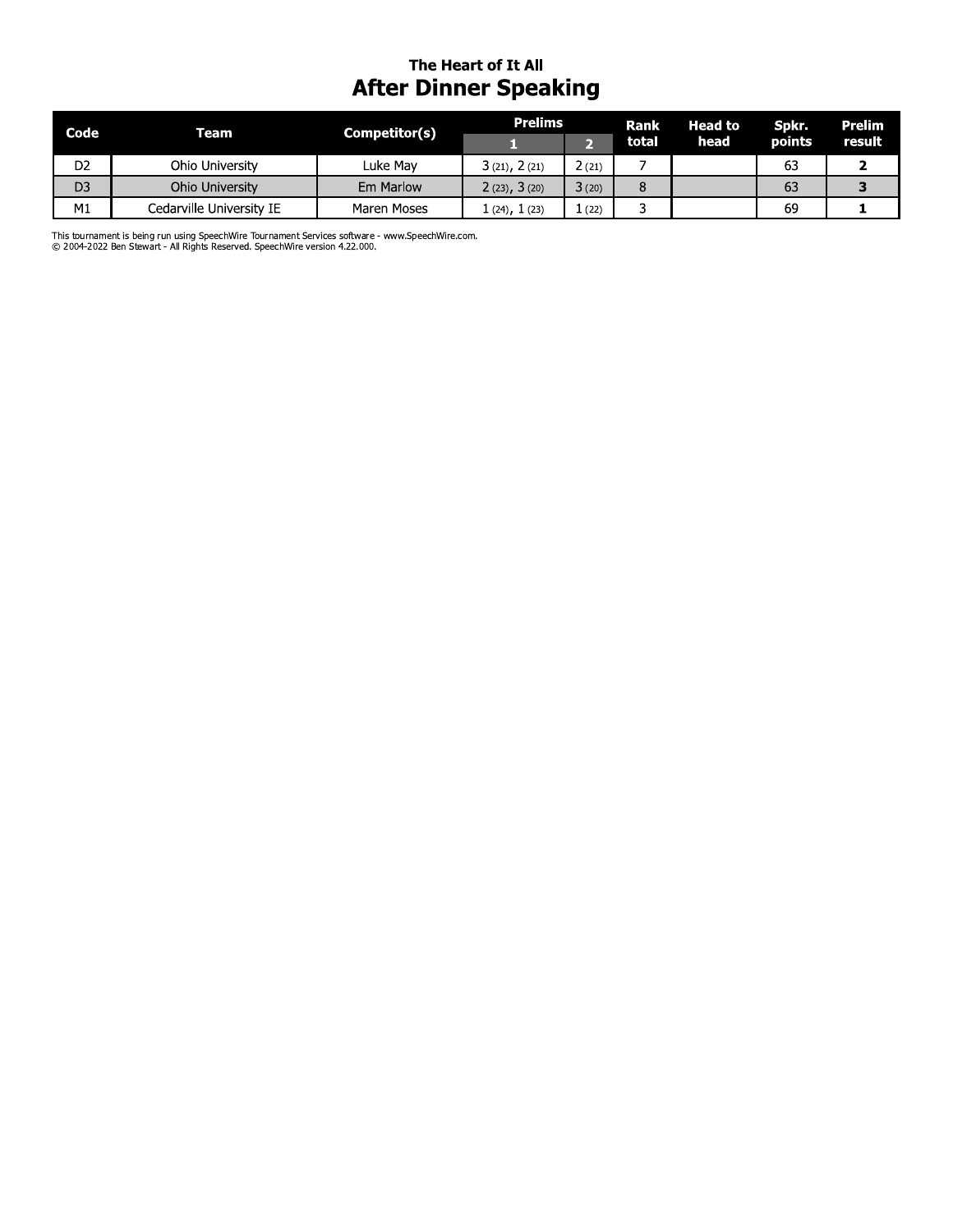# The Heart of It All **Broadcasting**

| Code      | Team'                          | Competitor(s) | <b>Prelims</b> |      | <b>Rank</b> | <b>Head to</b> | Spkr.   | <b>Prelim</b> |
|-----------|--------------------------------|---------------|----------------|------|-------------|----------------|---------|---------------|
|           |                                |               |                |      | total       | head           | points  | result        |
| <b>B1</b> | Bowling Green State University | Steven Iwanek | 1(23), 1(24)   | (24) |             |                |         |               |
| K1        | Dordt University               | Nahom Kassaye | 2(15), 2(22)   |      |             |                | ¬−<br>◡ |               |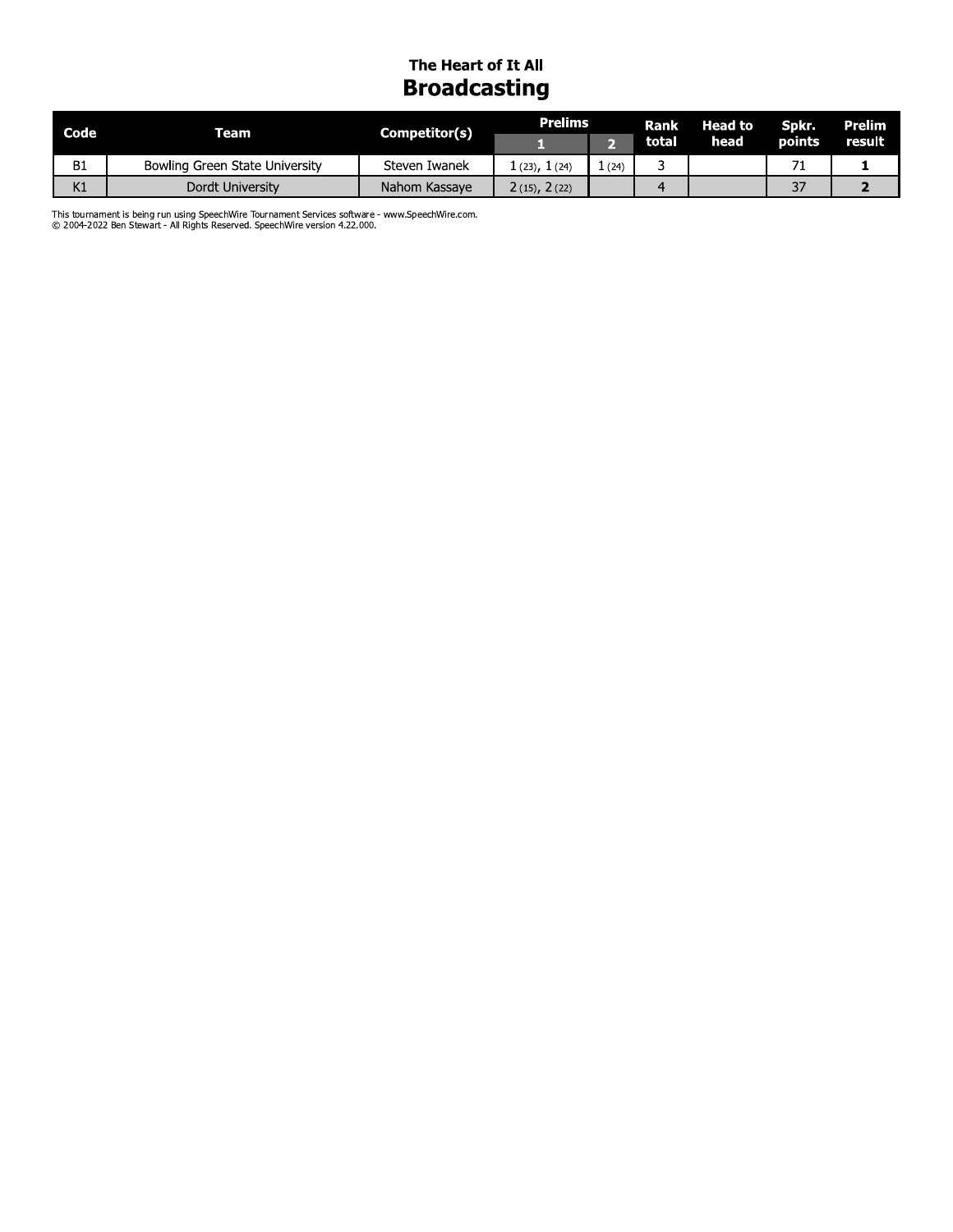# The Heart of It All **Communication Analysis**

| Code           | Team                     | Competitor(s) | Prelims          |               | Rank  | Head to | Spkr.         | Prelim        |
|----------------|--------------------------|---------------|------------------|---------------|-------|---------|---------------|---------------|
|                |                          |               |                  |               | total | head    | <b>points</b> | <b>result</b> |
| D <sub>1</sub> | Ohio University          | Søren Starkey | 2(21), 2(22)     | $\angle$ (20) |       |         | 63            |               |
| M1             | Cedarville University IE | Alex Boesch   | . (22), $1$ (25) | 1(21)         |       |         | 68            |               |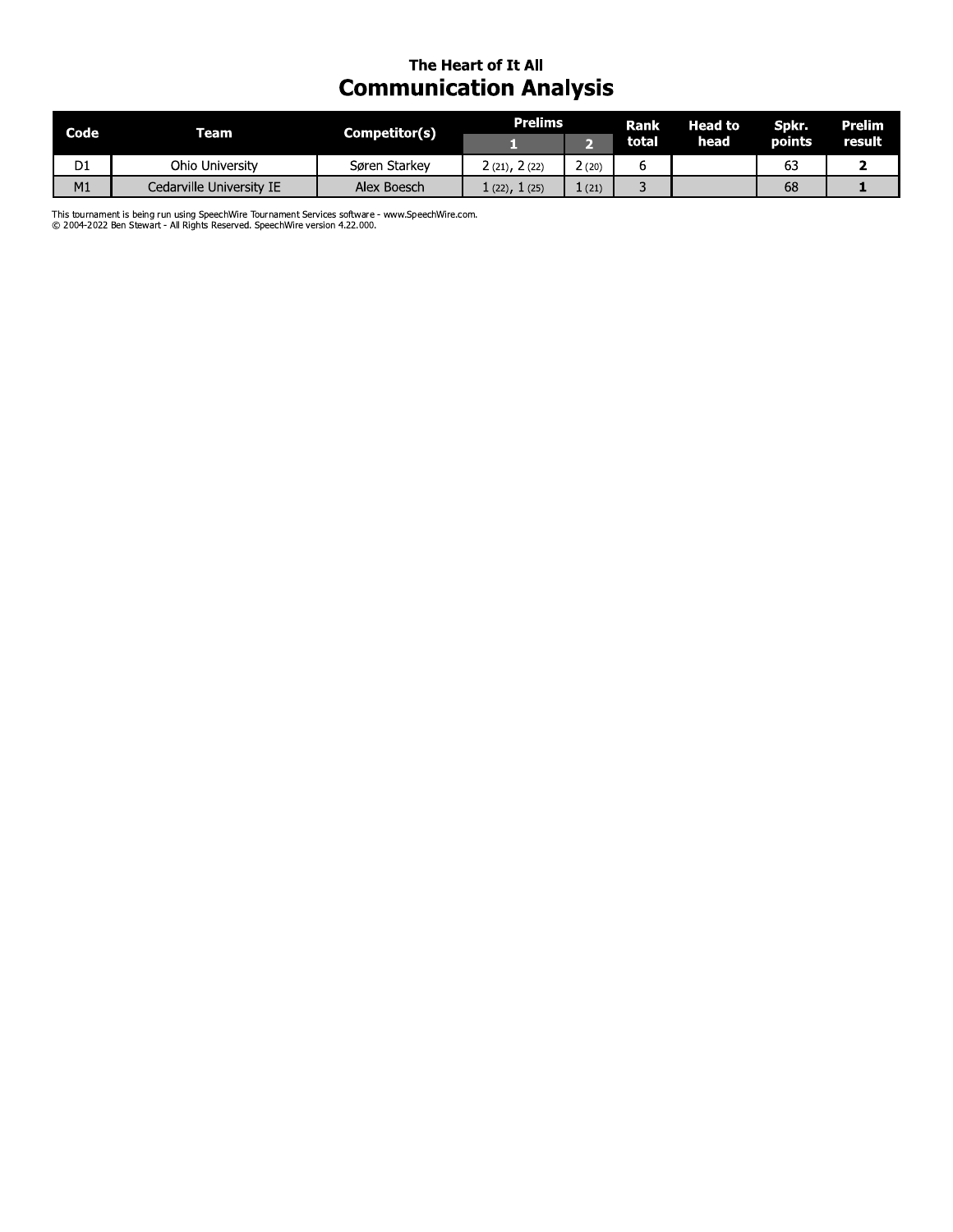## The Heart of It All **Dramatic Interpretation**

| Code           | Team                 | Competitor(s)   |       | <b>Prelims</b>    | <b>All ranks</b> | AII    | Prelim |
|----------------|----------------------|-----------------|-------|-------------------|------------------|--------|--------|
|                |                      |                 |       |                   |                  | speaks | result |
| A1             | Muskingum University | Taylor Blakeman | 2(24) | 4(21), 4(19)      | 10               | 64     |        |
| D <sub>1</sub> | Ohio University      | Abreanna Blose  | 2(24) | 2(23), 2(21)      | $\mathbf b$      | 68     |        |
| D <sub>2</sub> | Ohio University      | Adam Cahoon     | 4(21) | 3(22), 6(17)      | 13               | 60     |        |
| D <sub>3</sub> | Ohio University      | Molly Cohen     | 1(25) | $6(19)$ , $3(20)$ | 10               | 64     |        |
| D <sub>4</sub> | Ohio University      | Evan Carlisle   | 3(22) | 5(20), 5(18)      | 13               | 60     |        |
| D <sub>5</sub> | Ohio University      | Luke May        | 1(25) | $1(24)$ , $1(22)$ |                  | 71     |        |
| D6             | Ohio University      | Jack Greene     | 3(1)  |                   |                  |        |        |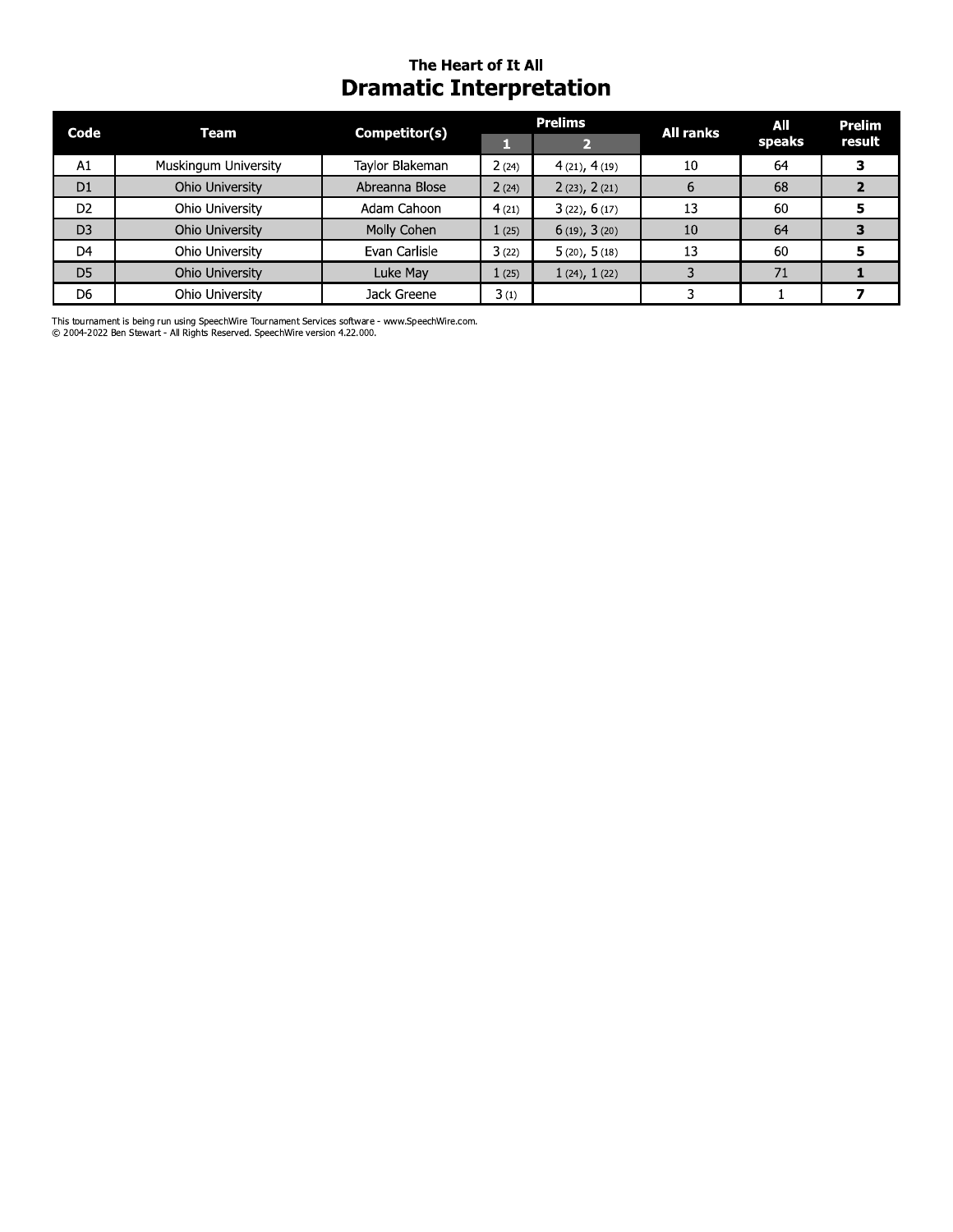# The Heart of It All **Extemporaneous Speaking**

| Code           | Team                              | Competitor(s) | <b>Prelims</b> |                | Rank  | <b>Head to</b> | Spkr.  | <b>Prelim</b> |
|----------------|-----------------------------------|---------------|----------------|----------------|-------|----------------|--------|---------------|
|                |                                   |               |                |                | total | head           | points | result        |
| D1             | Ohio University                   | Luke Mav      | 3(21)          | 4(20), 2(21)   | a     |                | 62     |               |
| D <sub>2</sub> | Ohio University                   | Em Marlow     | 1(23)          | 2(23), 3(20)   | 6     |                | 66     |               |
| D <sub>3</sub> | Ohio University                   | Søren Starkey | 2(22)          | 1 (24), 1 (22) | 4     |                | 68     |               |
| L1             | Ferris State University Forensics | Cecelia Klee  | 4(20)          | 3(21), 4(19)   | 11    |                | 60     |               |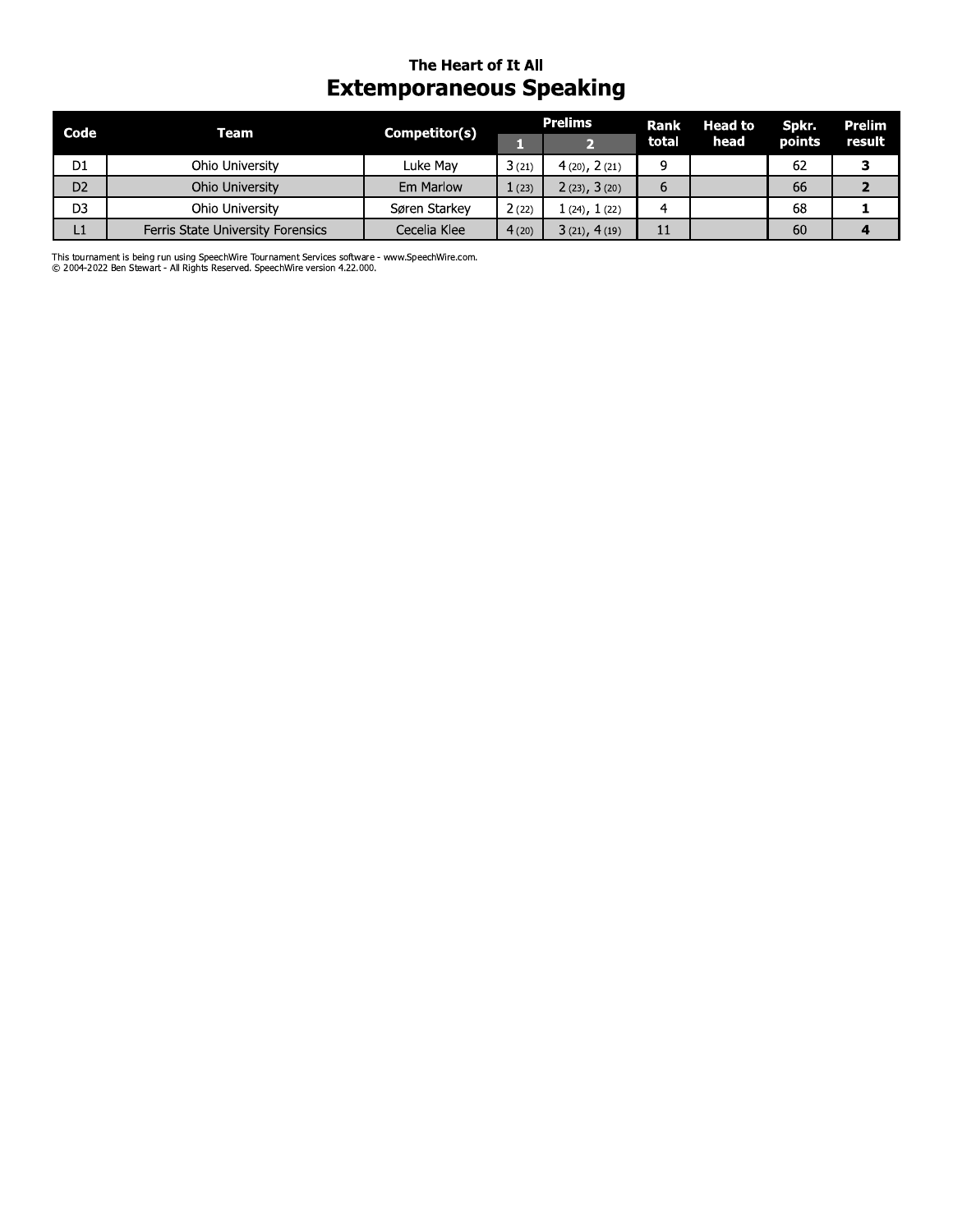# The Heart of It All **Impromptu Speaking**

| Code           | <b>Team</b>                       | Competitor(s)    |       | <b>Prelims</b> | <b>All ranks</b> | All    | Prelim                  |
|----------------|-----------------------------------|------------------|-------|----------------|------------------|--------|-------------------------|
|                |                                   |                  |       | $\overline{2}$ |                  | speaks | result                  |
| A1             | Muskingum University              | Taylor Blakeman  | 3(21) | 4(16)          | 7                | 37     | 10                      |
| A2             | Muskingum University              | Alyssa Taylor    | 3(19) | 4(20)          | 7                | 39     | 8                       |
| D <sub>1</sub> | Ohio University                   | Luke May         | 2(20) | 1(23)          | 3                | 43     | 4                       |
| D <sub>2</sub> | Ohio University                   | Em Marlow        | 2(23) | 2(21)          | 4                | 44     | 6                       |
| D <sub>3</sub> | Ohio University                   | Søren Starkey    | 2(24) | 2(23)          | $\overline{4}$   | 47     | 5                       |
| D <sub>4</sub> | Ohio University                   | <b>Bre Reidl</b> | 4(20) | 5(18)          | 9                | 38     | 12                      |
| E <sub>1</sub> | John Carroll University           | Sara Sfeir       | 5(19) | 4(19)          | 9                | 38     | 12                      |
| E2             | John Carroll University           | Sophia Wohlwend  | 5(1)  | 3(22)          | 8                | 23     | 11                      |
| E <sub>3</sub> | John Carroll University           | Michael Walsh    | 4(21) | 3(18)          | 7                | 39     | 8                       |
| K1             | Dordt University                  | Levi De Vries    | 4(18) | 5(18)          | 9                | 36     | 14                      |
| L1             | Ferris State University Forensics | Cecelia Klee     | 5(20) | 5(15)          | 10               | 35     | 15                      |
| M1             | Cedarville University IE          | Alex Boesch      | 1(25) | 1(24)          | $\overline{2}$   | 49     | 1                       |
| M2             | Cedarville University IE          | Avéline Burson   | 3(23) | 3(20)          | 6                | 43     | 7                       |
| M <sub>3</sub> | Cedarville University IE          | Micaiah O'Malley | 1(24) | 2(21)          | 3                | 45     | 3                       |
| M4             | Cedarville University IE          | Will Galkin      | 1(22) | 1(22)          | 2                | 44     | $\overline{\mathbf{z}}$ |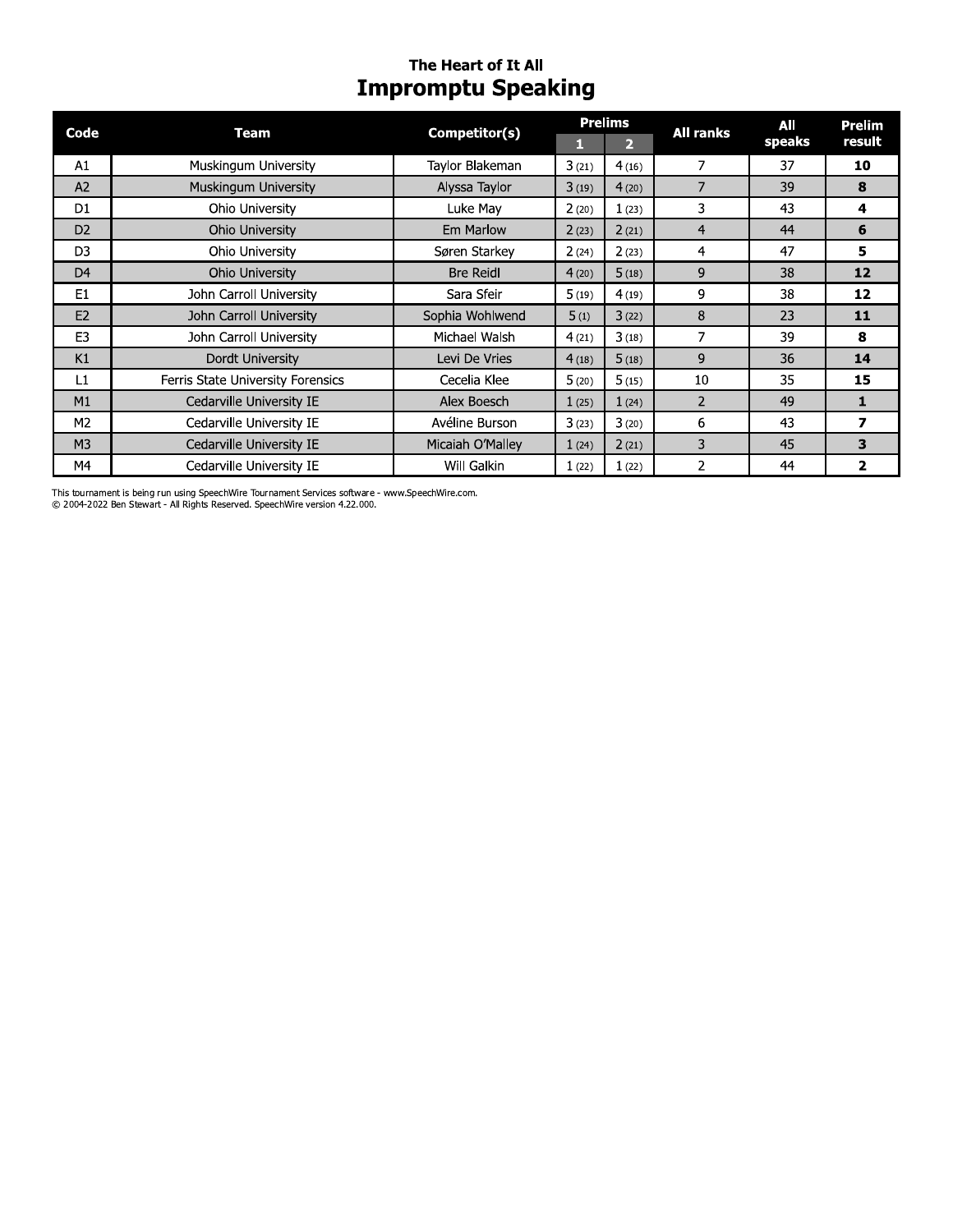# The Heart of It All **Informative Speaking**

| Code           | Team                     | Competitor(s)    | <b>Prelims</b>    |       | <b>Rank</b> | <b>Head to</b> | Spkr.  | Prelim |
|----------------|--------------------------|------------------|-------------------|-------|-------------|----------------|--------|--------|
|                |                          |                  |                   |       | total       | head           | points | result |
| A1             | Muskingum University     | Hope Craft       | $3(22)$ , $2(24)$ | 2(24) |             |                | 70     |        |
| D <sub>1</sub> | Ohio University          | <b>Bre Reidl</b> | 1(24), 3(23)      | 3(23) |             |                | 70     |        |
| D <sub>2</sub> | Ohio University          | Abreanna Blose   | 2(23), 5(21)      | (25)  | 8           |                | 69     |        |
| D <sub>3</sub> | Ohio University          | Evan Carlisle    | $6(19)$ , $6(18)$ | 6(18) | 18          |                | 55     |        |
| D <sub>4</sub> | Ohio University          | Søren Starkev    | 5(20), 4(22)      | 5(19) | 14          |                | 61     |        |
| M1             | Cedarville University IE | Micaiah O'Malley | 4(21), 1(25)      | 4(22) | 9           |                | 68     |        |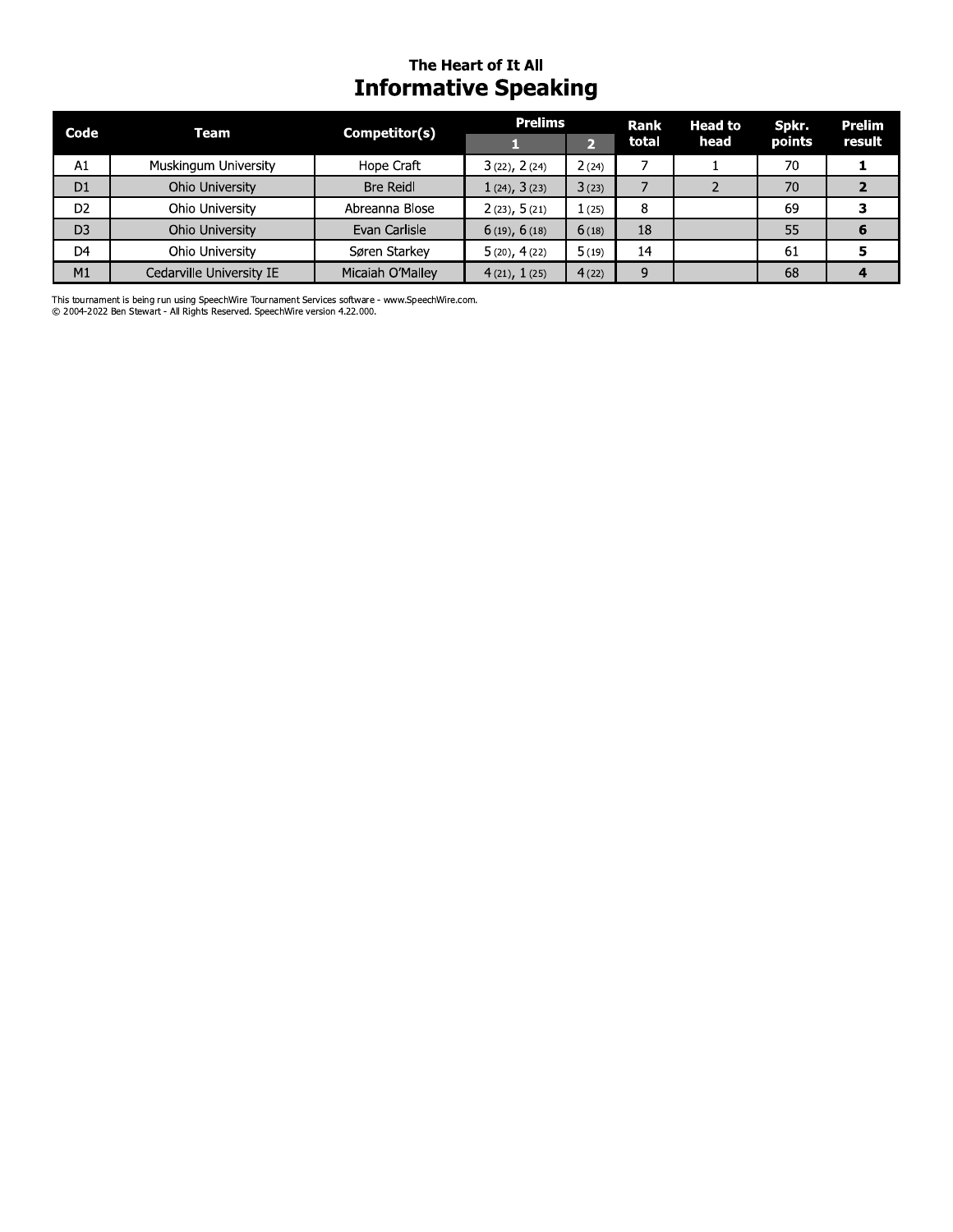# The Heart of It All **IPDA**

| <b>Competitor</b>                       | <b>Round 1</b>                        | <b>Round 2</b>                          | Round 3                                       | Round 4                                      | <b>Totals</b>           | <b>Results</b> |
|-----------------------------------------|---------------------------------------|-----------------------------------------|-----------------------------------------------|----------------------------------------------|-------------------------|----------------|
| A1 Muskingum University                 | $L - H4 - AFF$<br>J1 Maggie Peña      | $W - H6 - Neq$<br>E1 Brent Brossmann    | $L - F3 - Neq$<br>H1 Jonathan Conway          | $W - G2 - AFF$<br>J2 Samuel Hernandez        | $2 - 2$<br>112          | 9th            |
| Hope Craft                              | 28.00                                 | 28.00                                   | 26.00                                         | 30.00                                        | 112.00                  | 2nd            |
| A3 Muskingum University                 | $L - J1 - AFF$<br>E1 Brent Brossmann  | $W - H4 - Neq$<br>X7 Michael Carvaines  | $L - F1 - Neq$<br>M1 Eric Mishne              | <b>FORFEIT</b>                               | $1 - 3$<br>73           | 17th           |
| Ayden Van Fossen                        | 25.00                                 | 28.00                                   | 20.00                                         |                                              | 73.00                   | 19th           |
| <b>D1</b> Ohio University               | $W - 35 - Neq$<br>A2 Rachel Pollock   | $L - F2 - AFF$<br>J3 Marco Moctezuma    | $W - H3 - Neq$<br>J1 Maggie Peña              | $W - F3 - AFF$<br>X4 Alaine Kay              | 3-1<br>99               | 6th            |
| Evan Carlisle                           | 26.00                                 | 22.00                                   | 26.00                                         | 25.00                                        | 99.00                   | 10th           |
| <b>F1</b> Belmont University            | $W - H3 - AFF$<br>J3 Marco Moctezuma  | $L - H2 - Neq$<br>X8 Arjun Sondhi       | $W - A3 - AFF$<br>M1 Eric Mishne              | $W - H5 - Neq$<br>J1 Maggie Peña             | 3-1<br>99               | 6th            |
| Luke Litz                               | 17.00                                 | 26.00                                   | 27.00                                         | 29.00                                        | 99.00                   | 9th            |
| <b>F2</b> Belmont University            | $W - H6 - AFF$<br>X4 Alaine Kay       | $W - D1 - Nea$<br>J3 Marco Moctezuma    | $L - H1 - Neq$<br>A1 Tim Pollock              | $L - J1 - AFF$<br>A2 Rachel Pollock          | $2 - 2$<br>112          | 9th            |
| Carly Crotty                            | 30.00                                 | 27.00                                   | 27.00                                         | 28.00                                        | 112.00                  | 3rd            |
| F3 Belmont University                   | $W - G3 - Neq$<br>X8 Arjun Sondhi     | $W - 36 - AFF$<br>A2 Rachel Pollock     | $W - A1 - AFF$<br>H1 Jonathan Conway          | $L - D1 - Neq$<br>X4 Alaine Kay              | 3-1<br>103              | 4th            |
| Lauren Stanfill                         | 25.00                                 | 24.00                                   | 30.00                                         | 24.00                                        | 103.00                  | 6th            |
| <b>F4</b> Belmont University            | $W - J3 - Nea$<br>A1 Tim Pollock      | $W - J5 - AFF$<br>X4 Alaine Kay         | $L - H2 - N$ ea<br><b>J2 Samuel Hernandez</b> | $W - H1 - AFF$<br>J3 Marco Moctezuma         | $3 - 1$<br>92           | 8th            |
| Kay Allen                               | 27.00                                 | 30.00                                   | 12.00                                         | 23.00                                        | 92.00                   | 15th           |
| <b>G1</b> Otterbein Univ.               | $W - J2 - N$ eq<br>H1 Jonathan Conway | $W - 33 - AFF$<br>D1 Logan Spence       | $W - H5 - Neq$<br>J3 Marco Moctezuma          | $L - H2 - AFF$<br>X10 Cody Pettit            | 3-1<br>100              | 5th            |
| Emma Chapman                            | 29.00                                 | 23.00                                   | 27.00                                         | 21.00                                        | 100.00                  | 8th            |
| <b>G2</b> Otterbein Univ.               | $L - H2 - AFF$<br>X9 Mary Coury       | $L - H3 - Nea$<br>X3 Caroline Christoff | $W - J5 - Neq$<br>F1 Rezi Manaj               | $L - A1 - Nea$<br><b>J2 Samuel Hernandez</b> | $1 - 3$<br>97           | 16th           |
| Kimmy Potter                            | 23.00                                 | 20.00                                   | 24.00                                         | 30.00                                        | 97.00                   | 12th           |
| G3 Otterbein Univ.                      | $L - F3 - AFF$<br>X8 Arjun Sondhi     | $L - H1 - Neq$<br>J1 Maggie Peña        | $W - 36 - Neq$<br>D1 Logan Spence             | $W - J3 - AFF$<br>H1 Jonathan Conway         | $2 - 2$<br>99           | 13th           |
| <b>Chloe Mullins</b>                    | 21.00                                 | 27.00                                   | 24.00                                         | 27.00                                        | 99.00                   | 10th           |
| H1 University of Central Florida        | $W - 36 - Neq$<br>F1 Rezi Manaj       | $W - G3 - AFF$<br>J1 Maggie Peña        | $W - F2 - AFF$<br>A1 Tim Pollock              | $L - F4 - Neq$<br>J3 Marco Moctezuma         | 3-1<br>106              | 3rd            |
| Seth Nimbargi                           | 27.00                                 | 28.00                                   | 29.00                                         | 22.00                                        | 106.00                  | 4th            |
| H2 University of Central Florida        | $W - G2 - Neq$<br>X9 Mary Coury       | $W - F1 - AFF$<br>X8 Arjun Sondhi       | $W - F4 - AFF$<br><b>J2 Samuel Hernandez</b>  | $W - G1 - Neq$<br>X10 Cody Pettit            | $4 - 0$<br>94           | 1st            |
| <b>Madeline Magness</b>                 | 27.00                                 | 28.00                                   | 15.00                                         | 24.00                                        | 94.00                   | 14th           |
| H3 University of Central Florida        | $L - F1 - Neq$<br>J3 Marco Moctezuma  | $W - G2 - AFF$<br>X3 Caroline Christoff | $L - D1 - AFF$<br>J1 Maggie Peña              | <b>BYE</b>                                   | $2 - 2$<br>88           | 15th           |
| Justin Salahuddin                       | 15.00                                 | 25.00                                   | 26.00                                         | 22.00                                        | 88.00                   | 17th           |
| H4 University of Central Florida        | <b>W</b> - A1 - Neg<br>J1 Maggie Peña | $L - A3 - AFF$<br>X7 Michael Carvaines  | <b>L</b> - $J1$ - Neg<br>X11 Kelly Coffey     | <b>W</b> - $J5 - AFF$<br>D1 Logan Spence     | 2-2<br>103              | <b>11th</b>    |
| Alexandra Rojas                         | 30.00                                 | 25.00                                   | 25.00                                         | 23.00                                        | 103.00                  | 5th            |
| <b>H5</b> University of Central Florida | <b>BYE</b>                            | $W - J1 - Neg$<br>F1 Rezi Manaj         | $L - G1 - AFF$<br>J3 Marco Moctezuma          | $L - F1 - AFF$<br>J1 Maggie Peña             | 2-2<br>92               | 14th           |
| Jason Kwatra                            | 23.00                                 | 25.00                                   | 19.00                                         | 25.00                                        | 92.00                   | 16th           |
| H6 University of Central Florida        | $L - F2 - Neq$<br>X4 Alaine Kay       | $L - A1 - AFF$<br>E1 Brent Brossmann    | $W - J3 - Neq$<br>A2 Rachel Pollock           | $W - 36 - AFF$<br>X7 Michael Carvaines       | $2 - 2$<br>100          | 12th           |
| Megan Moylan                            | 18.00                                 | 27.00                                   | 27.00                                         | 28.00                                        | 100.00                  | 7th            |
| <b>J1</b> ORU Debate team               | $W - A3 - Neq$<br>E1 Brent Brossmann  | $L - H5 - AFF$<br>F1 Rezi Manaj         | $W - H4 - AFF$<br>X11 Kelly Coffey            | $W - F2 - Neq$<br>A2 Rachel Pollock          | 3-1<br>113              | 2nd            |
| Jillisa Gary                            | 27.00                                 | 28.00                                   | 28.00                                         | 30.00                                        | 113.00                  | 1st            |
| <b>J2</b> ORU Debate team               | $L - G1 - AFF$<br>H1 Jonathan Conway  |                                         |                                               |                                              | $0 - 1$<br>$\mathbf{1}$ | <b>21st</b>    |
| Valarie Duncan                          | 1.00                                  |                                         |                                               |                                              | 1.00                    | 21st           |
| <b>J3</b> ORU Debate team               | $L - F4 - AFF$<br>A1 Tim Pollock      | $L - G1 - Neq$<br>D1 Logan Spence       | $L - H6 - AFF$<br>A2 Rachel Pollock           | $L - G3 - Neq$<br>H1 Jonathan Conway         | $0 - 4$<br>85           | 19th           |
| Ryan Shepler                            | 23.00                                 | 21.00                                   | 15.00                                         | 26.00                                        | 85.00                   | 18th           |
| <b>J5</b> ORU Debate team               | $L - D1 - AFF$<br>A2 Rachel Pollock   | $L - F4 - Neq$<br>X4 Alaine Kay         | $L - G2 - AFF$<br>F1 Rezi Manaj               | $L - H4 - Neq$<br>D1 Logan Spence            | $0 - 4$<br>70           | 20th           |
| Victoria Piper                          | 19.00                                 | 8.00                                    | 22.00                                         | 21.00                                        | 70.00                   | 20th           |
| <b>J6</b> ORU Debate team               | $L - H1 - AFF$<br>F1 Rezi Manaj       | $L - F3 - Neq$<br>A2 Rachel Pollock     | $L - G3 - AFF$<br>D1 Logan Spence             | $L - H6 - Neq$<br>X7 Michael Carvaines       | $0 - 4$                 | 18th           |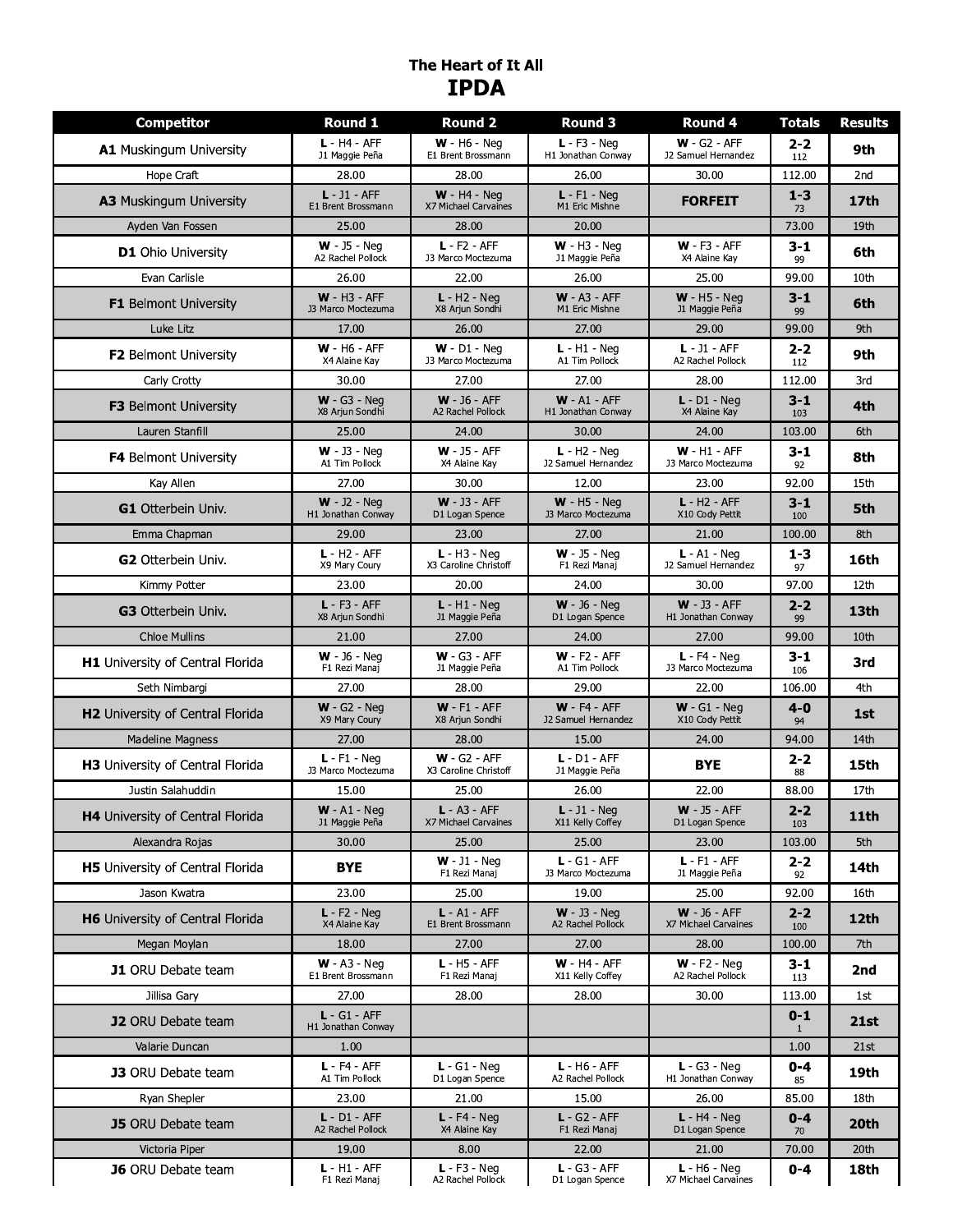|                |       |       |                |       | 05    |                |
|----------------|-------|-------|----------------|-------|-------|----------------|
| Joshua Komaiya | 23.00 | 23.00 | 22.00<br>22.00 | 27.00 | 95.00 | $\sim$<br>19UI |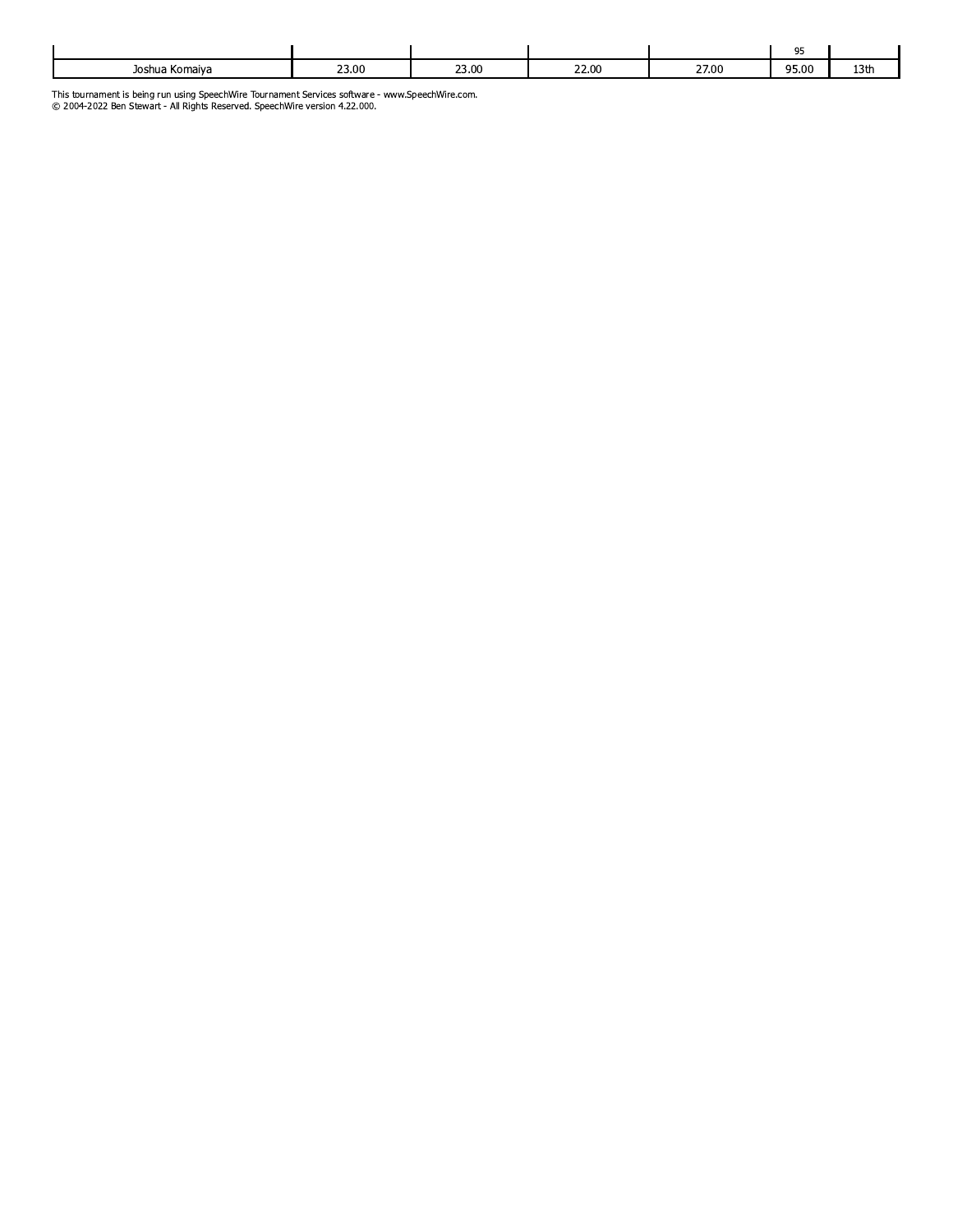# The Heart of It All **Persuasive Speaking**

| Code           | <b>Team</b>           | Competitor(s)    | <b>Prelims</b> |                   | Rank  | <b>Head to</b> | Spkr.  | Prelim |
|----------------|-----------------------|------------------|----------------|-------------------|-------|----------------|--------|--------|
|                |                       |                  |                |                   | total | head           | points | result |
| D <sub>1</sub> | Ohio University       | Molly Cohen      | (25)           | $3(22)$ , $2(23)$ | b     |                | 70     |        |
| D <sub>2</sub> | Ohio University       | Miranda Truslow  | 2(24)          | $1(24)$ , $3(22)$ | b     |                |        |        |
| 11             | Heidelberg University | Kelsey Stanfield | 3(22)          | 2 (23), 1 (24)    | b     |                | 69     |        |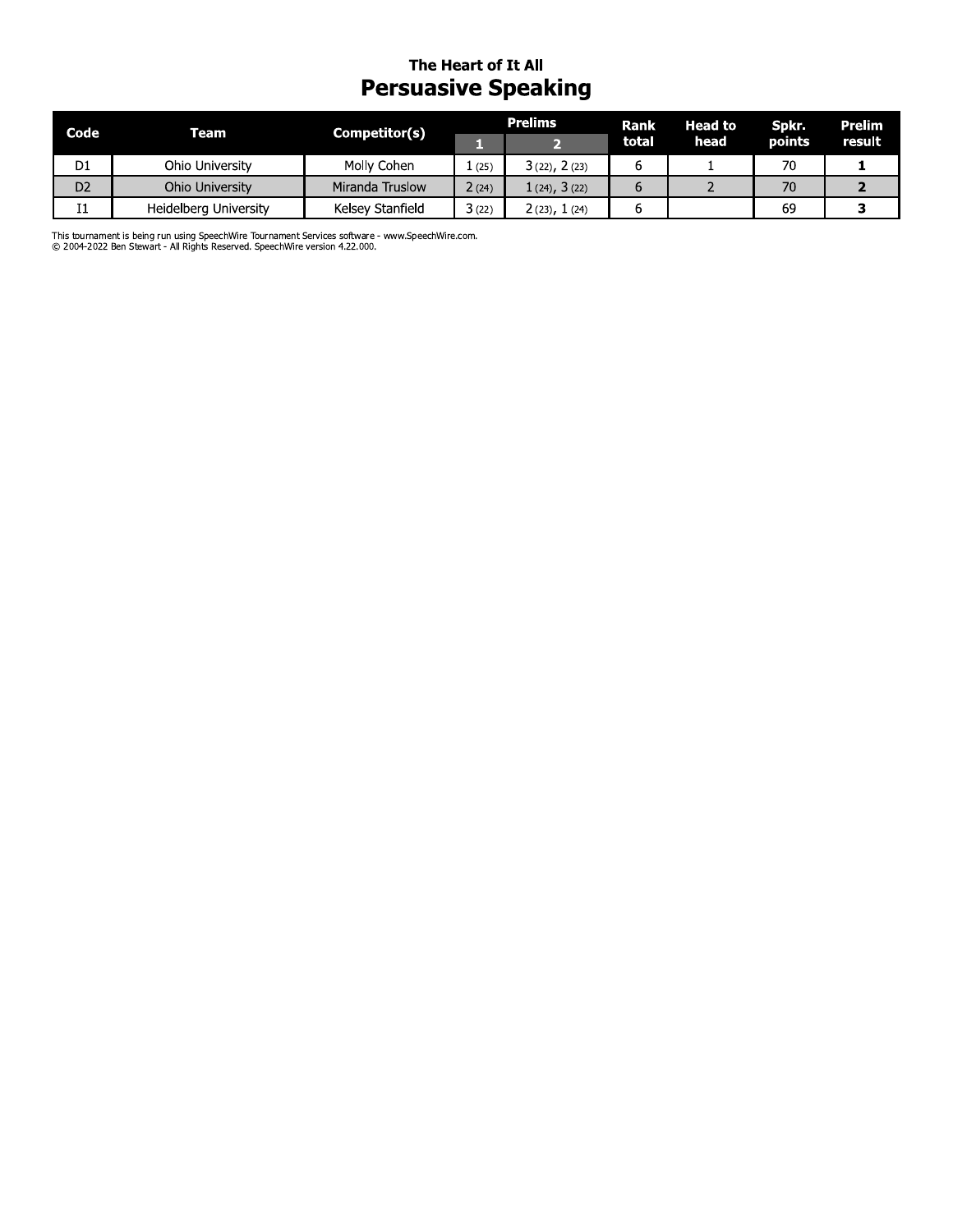## The Heart of It All **Poetry Interpretation**

| Code | Team                 | Competitor(s) | <b>Prelims</b>   |               | <b>Rank</b> | Head to ' | Spkr.         | Prelim |
|------|----------------------|---------------|------------------|---------------|-------------|-----------|---------------|--------|
|      |                      |               |                  |               | total       | head      | <b>points</b> | result |
| A1   | Muskingum University | Ethan Ford    | 2 (17), 1 (22)   | $\angle$ (20) |             |           | 59            |        |
| D1   | Ohio University      | Adam Cahoon   | $(18)$ , $2(19)$ | (22)          |             |           | 59            |        |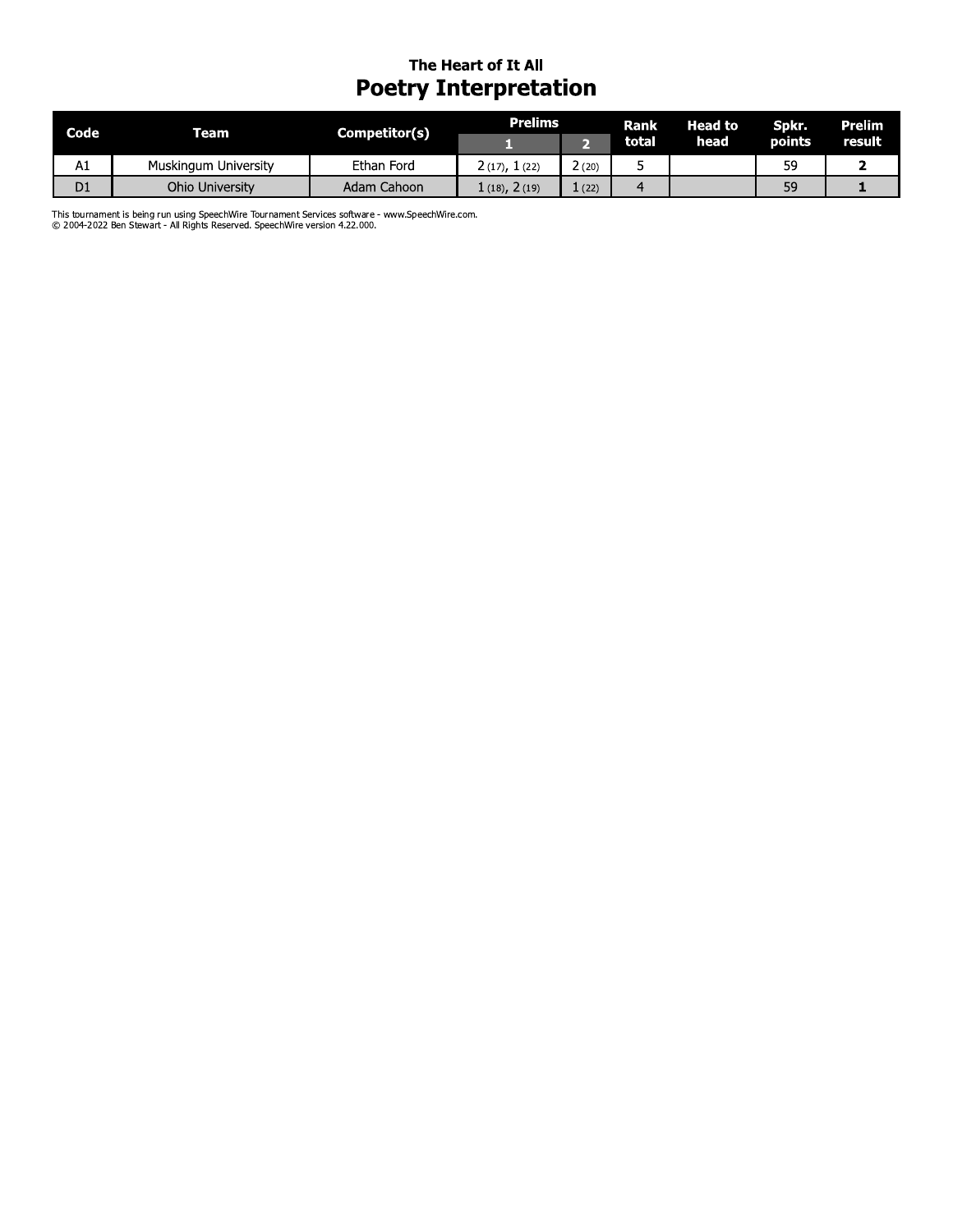# The Heart of It All **Program Oral Interpretation**

| Code           | Team                     | Competitor(s)   |       | <b>Prelims</b>    | Rank  | <b>Head to</b> | Spkr.  | Prelim<br>result |
|----------------|--------------------------|-----------------|-------|-------------------|-------|----------------|--------|------------------|
|                |                          |                 |       |                   | total | head           | points |                  |
| D <sub>1</sub> | Ohio University          | Em Marlow       | 4(20) | $1(24)$ , $2(24)$ |       |                | 68     |                  |
| D <sub>2</sub> | Ohio University          | Miranda Truslow | 2(22) | 2(23), 1(25)      |       |                | 70     |                  |
| Ι1             | Heidelberg University    | Julia Schaefer  | 3(21) |                   |       |                | 21     |                  |
| M <sub>1</sub> | Cedarville University IE | Olivia Ball     | (23)  | 3(21), 3(23)      |       |                | 67     |                  |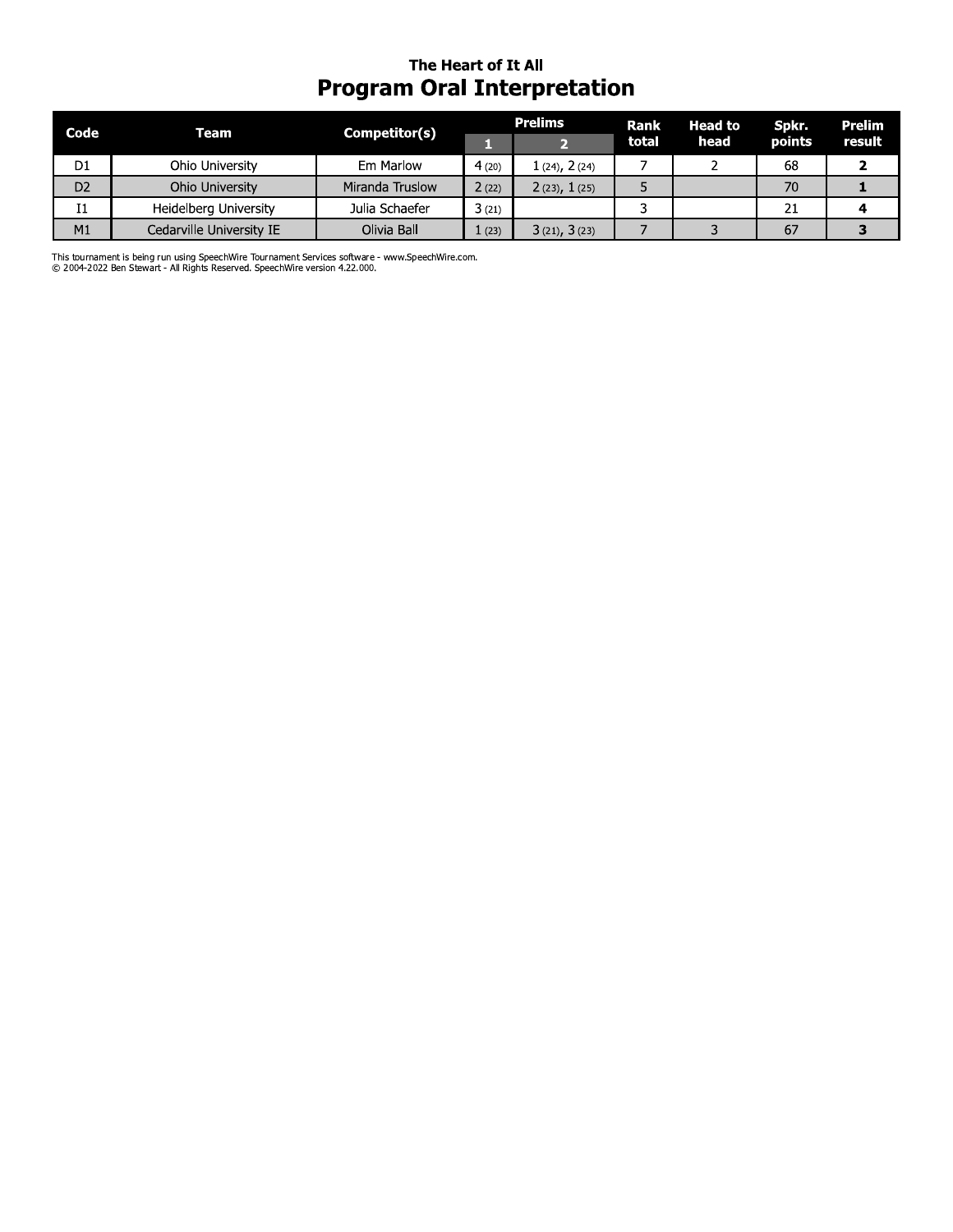# The Heart of It All **Prose Interpretation**

| Code           | Team                     | Competitor(s)      | <b>Prelims</b> |       | <b>All ranks</b> | All    | <b>Prelim</b> |
|----------------|--------------------------|--------------------|----------------|-------|------------------|--------|---------------|
|                |                          |                    |                | 2     |                  | speaks | result        |
| D <sub>1</sub> | Ohio University          | <b>Bre Reidl</b>   | 5(21)          | 4(21) | 9                | 42     | 9             |
| D <sub>2</sub> | Ohio University          | Em Marlow          | 3(23)          | 3(22) | 6                | 45     |               |
| D <sub>3</sub> | Ohio University          | Søren Starkey      | 2(21)          | 4(19) | 6                | 40     |               |
| E1             | John Carroll University  | Sophia Wohlwend    | 4(19)          | 3(22) |                  | 41     |               |
| $_{11}$        | Heidelberg University    | McCartney Betz     | 2(24)          | 2(23) |                  | 47     |               |
| M1             | Cedarville University IE | Olivia Ball        | 4(22)          | 1(25) |                  | 47     |               |
| M <sub>2</sub> | Cedarville University IE | Avéline Burson     | 1(25)          | 2(24) |                  | 49     |               |
| M <sub>3</sub> | Cedarville University IE | <b>Maren Moses</b> | 3(20)          | 5(18) | 8                | 38     | 8             |
| M4             | Cedarville University IE | Micaiah O'Mallev   | 1(22)          | 1(25) |                  | 47     |               |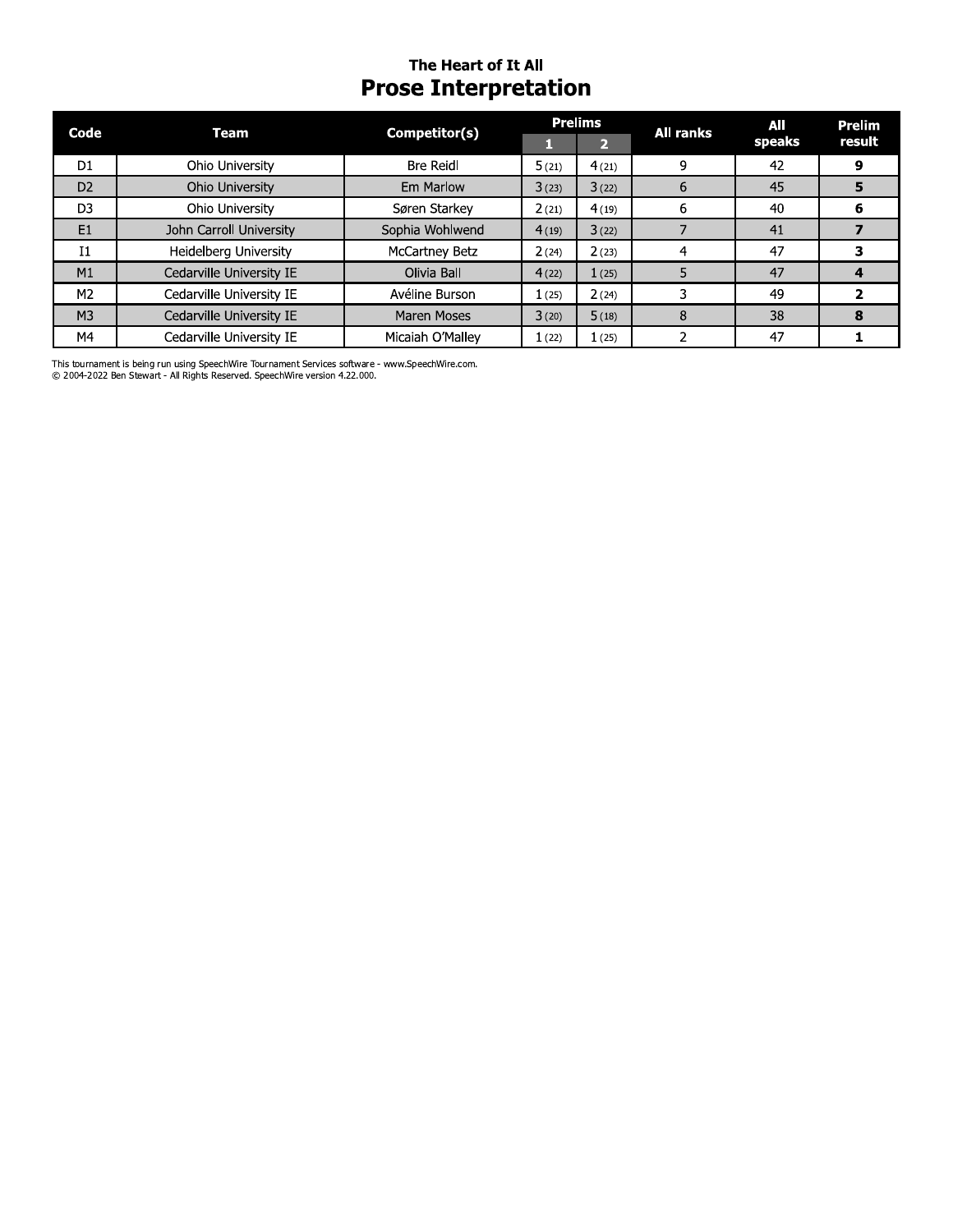## The Heart of It All **After Dinner Speaking Elimination round results**

There are no elimination rounds in this grouping yet.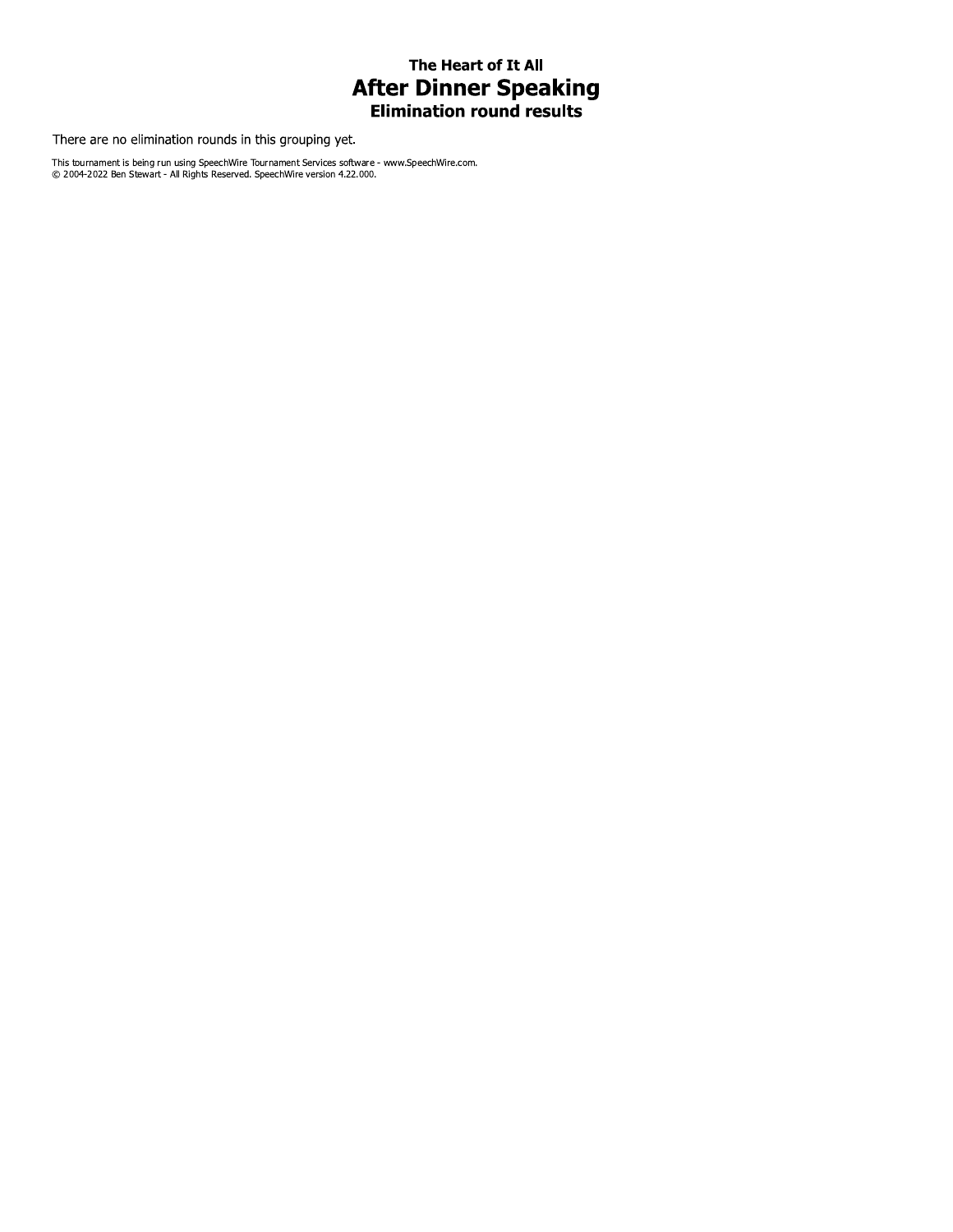## The Heart of It All **Broadcasting Elimination round results**

There are no elimination rounds in this grouping yet.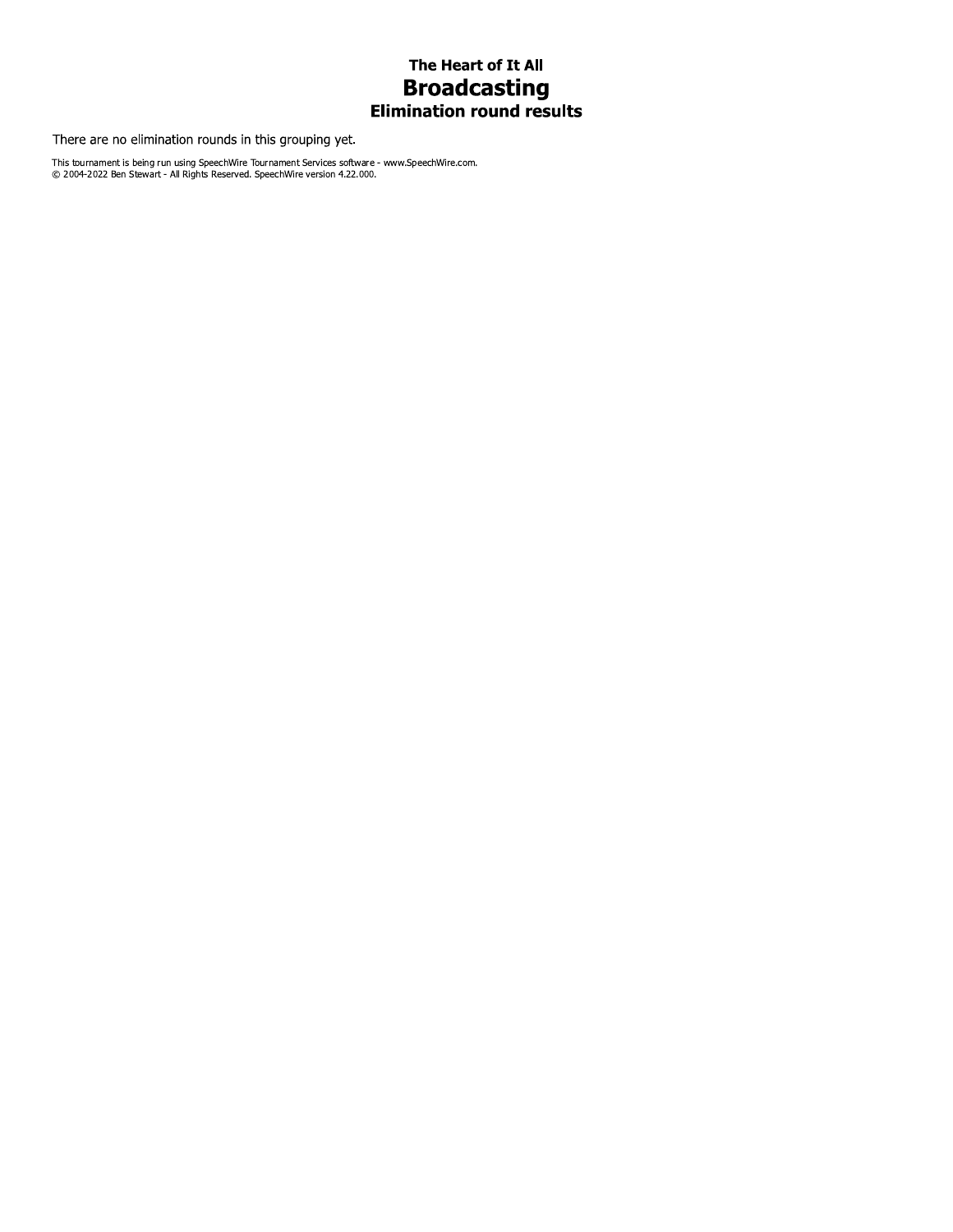## The Heart of It All **Communication Analysis Elimination round results**

There are no elimination rounds in this grouping yet.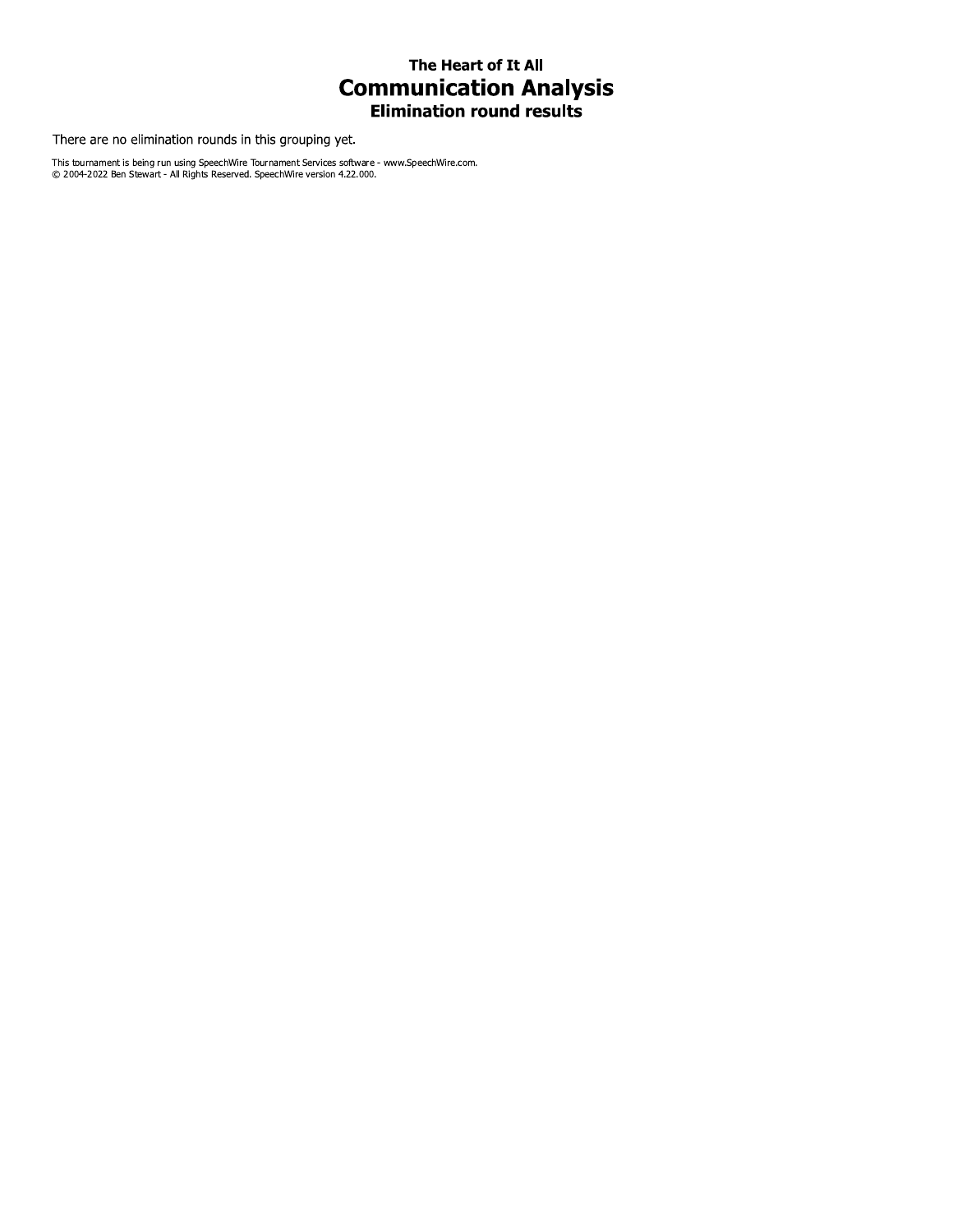## The Heart of It All **Dramatic Interpretation Elimination round results**

There are no elimination rounds in this grouping yet.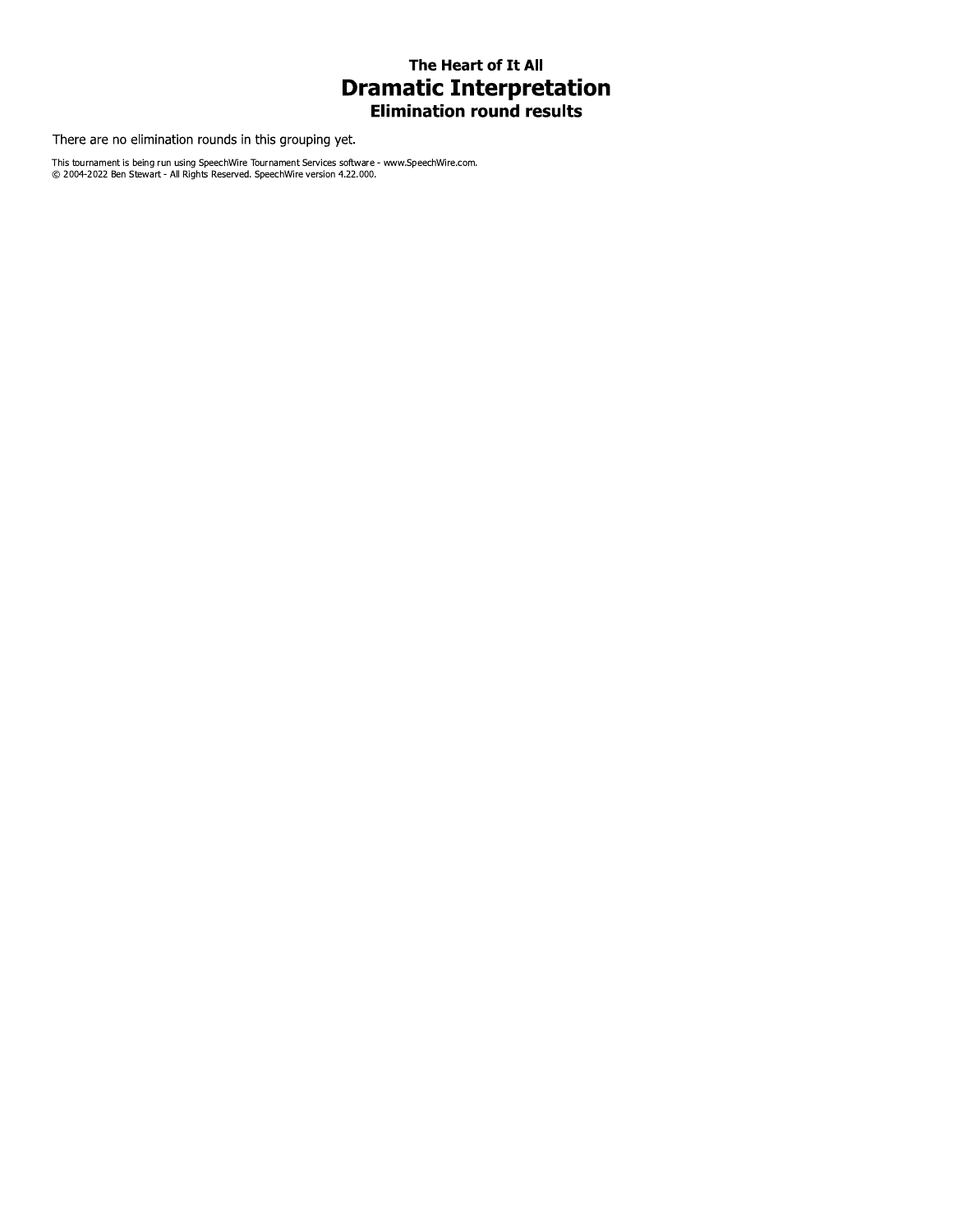## The Heart of It All **Extemporaneous Speaking Elimination round results**

There are no elimination rounds in this grouping yet.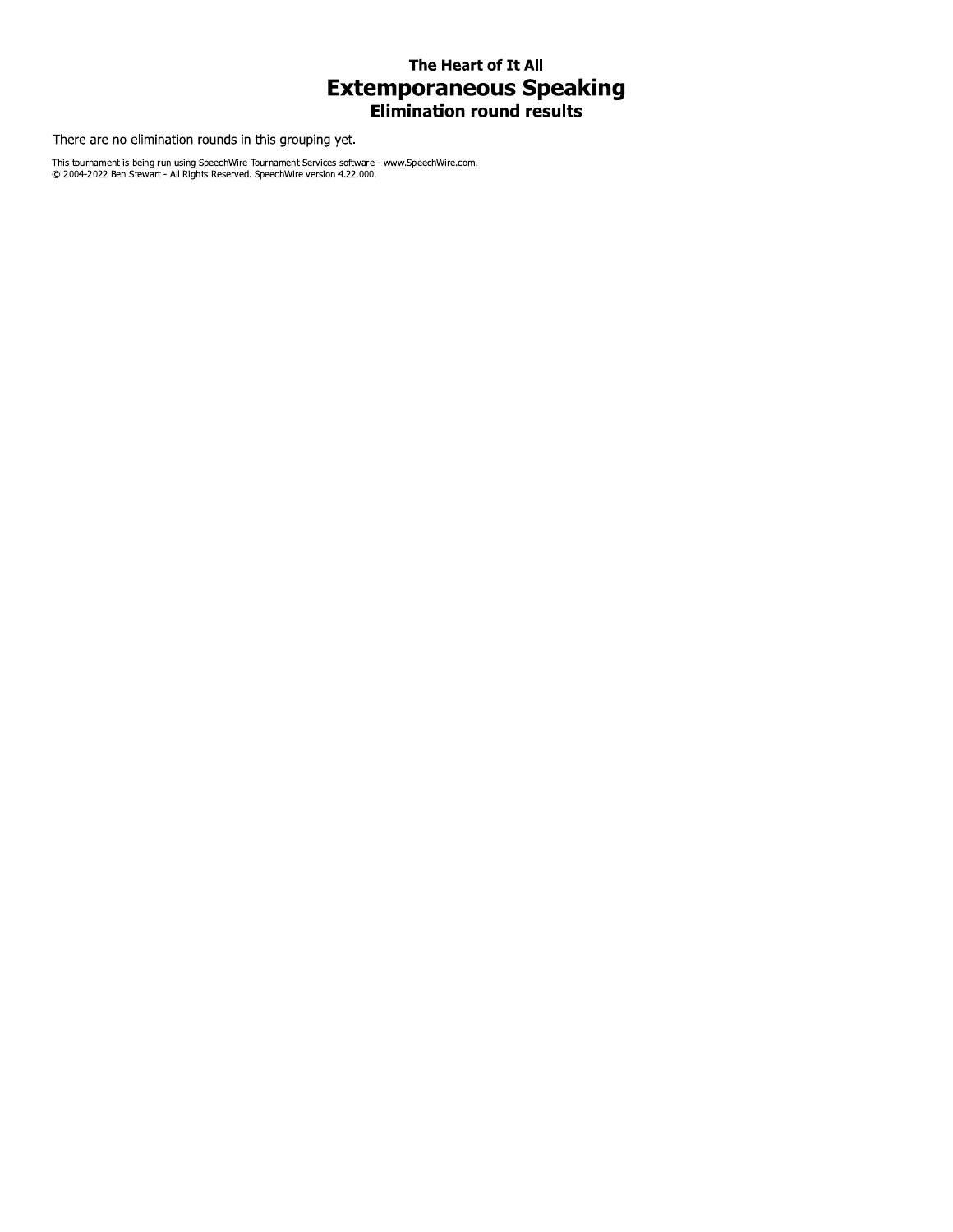# The Heart of It All **Impromptu Speaking**<br>Elimination round results

#### **Final round**

| Code           | <b>Name</b>   | Team                                                           | E1.                                         |                      | A2 X11 |    | Rank Judges Spkr.       |    | <b>Place</b>   |
|----------------|---------------|----------------------------------------------------------------|---------------------------------------------|----------------------|--------|----|-------------------------|----|----------------|
| M4             | Will Galkin   | Cedarville University IE 1 (25) 1 (25) 6 (19)                  |                                             |                      |        | 8  |                         | 69 |                |
| M <sub>3</sub> |               | Micaiah O'Malley Cedarville University IE 2 (24) 2 (24) 4 (21) |                                             |                      |        | 8  | $\overline{\mathbf{c}}$ | 69 | $\overline{2}$ |
| M1             | Alex Boesch   | Cedarville University IE 3 (23) 5 (20) 1 (24)                  |                                             |                      |        | 9  |                         | 67 | з              |
| D <sub>3</sub> | Søren Starkey | Ohio University                                                | $\vert 5(21) \vert 3(22) \vert 2(23) \vert$ |                      |        | 10 |                         | 66 |                |
| D <sub>2</sub> | Em Marlow     | Ohio University                                                |                                             | 4 (22) 6 (19) 3 (22) |        | 13 |                         | 63 | 5              |
| D <sub>1</sub> | Luke May      | <b>Ohio University</b>                                         | 6 (20)  4 (21)  5 (20)                      |                      |        | 15 |                         | 61 | 6              |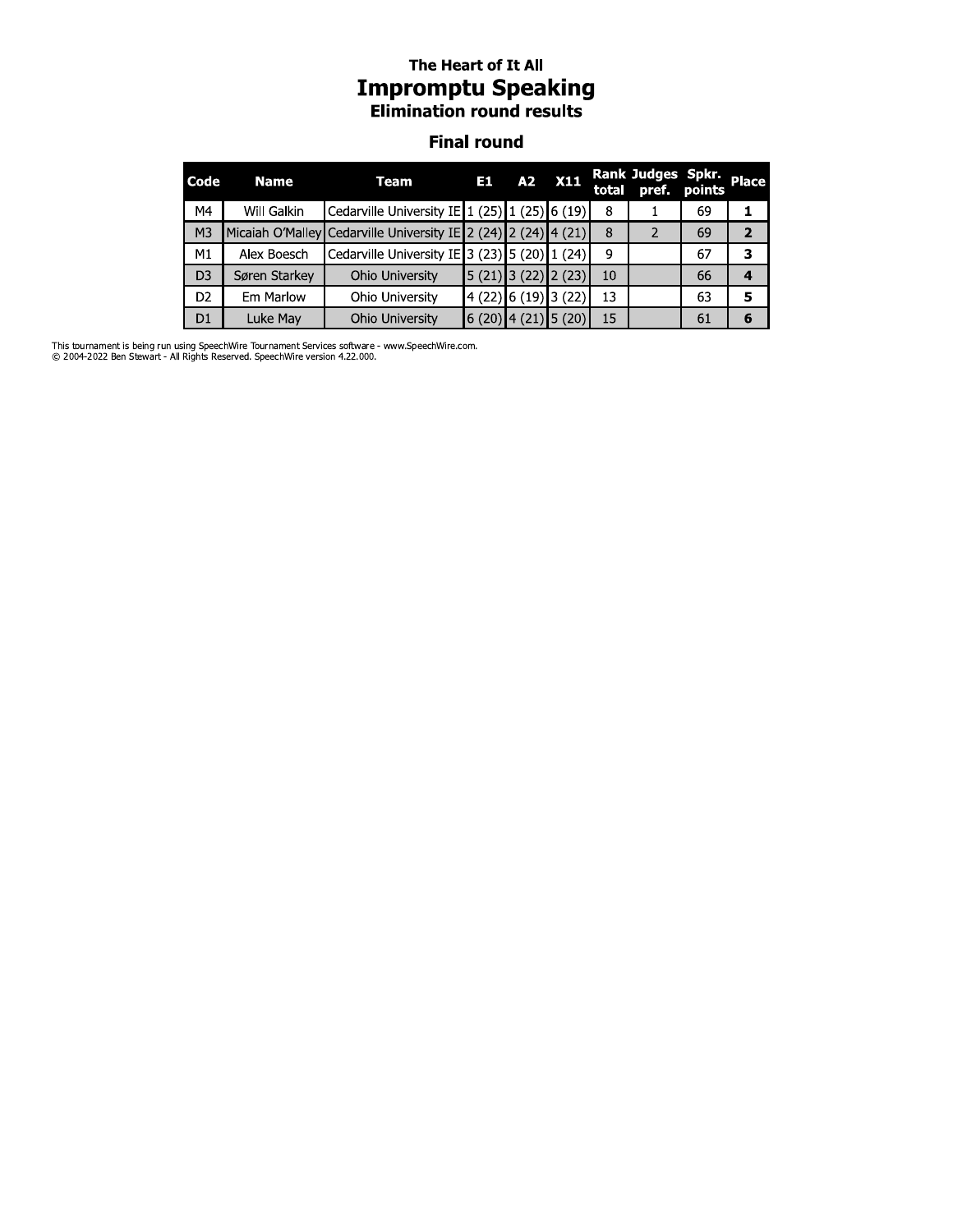# The Heart of It All **Informative Speaking**<br>Elimination round results

There are no elimination rounds in this grouping yet.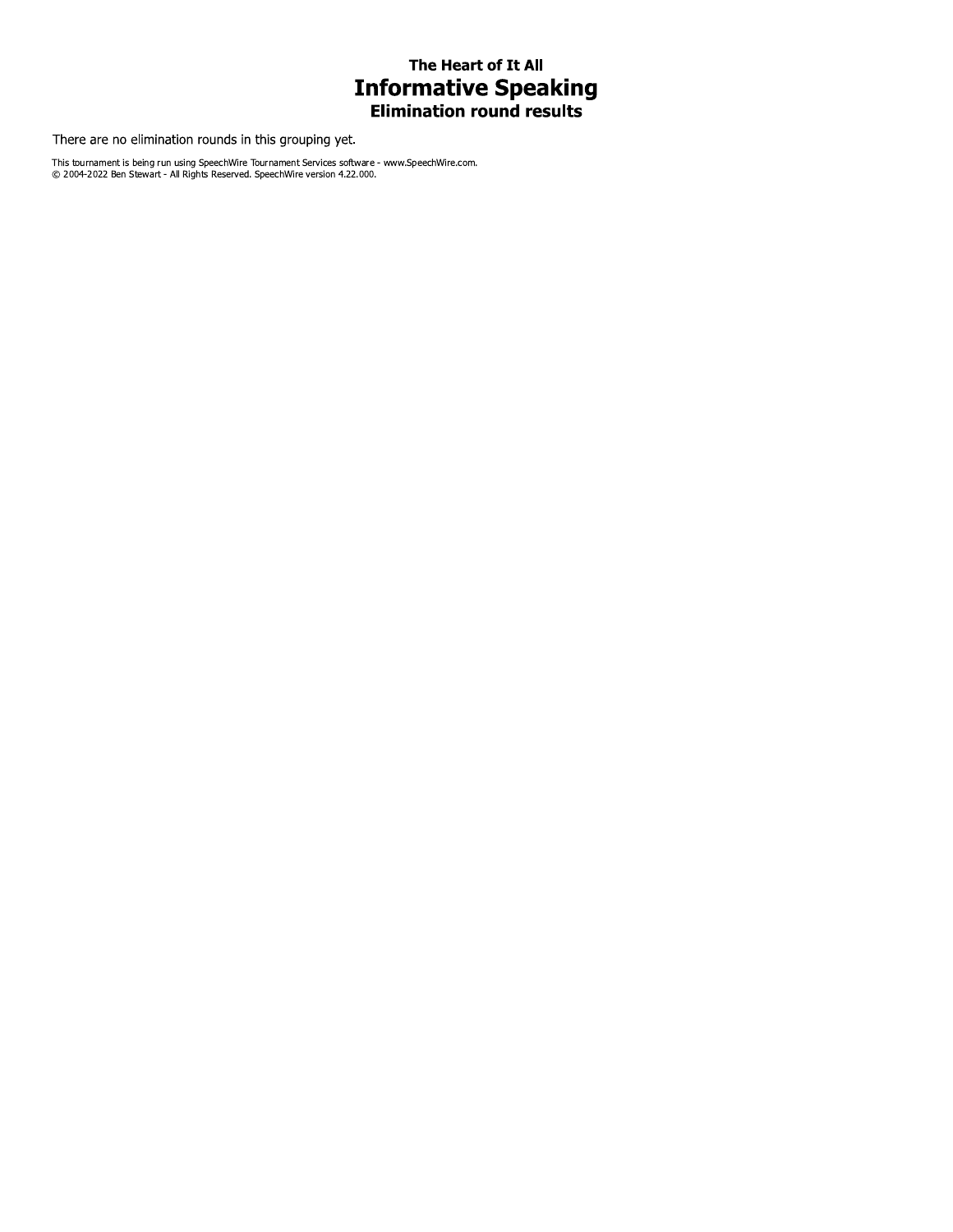# The Heart of It All **Persuasive Speaking**<br>Elimination round results

There are no elimination rounds in this grouping yet.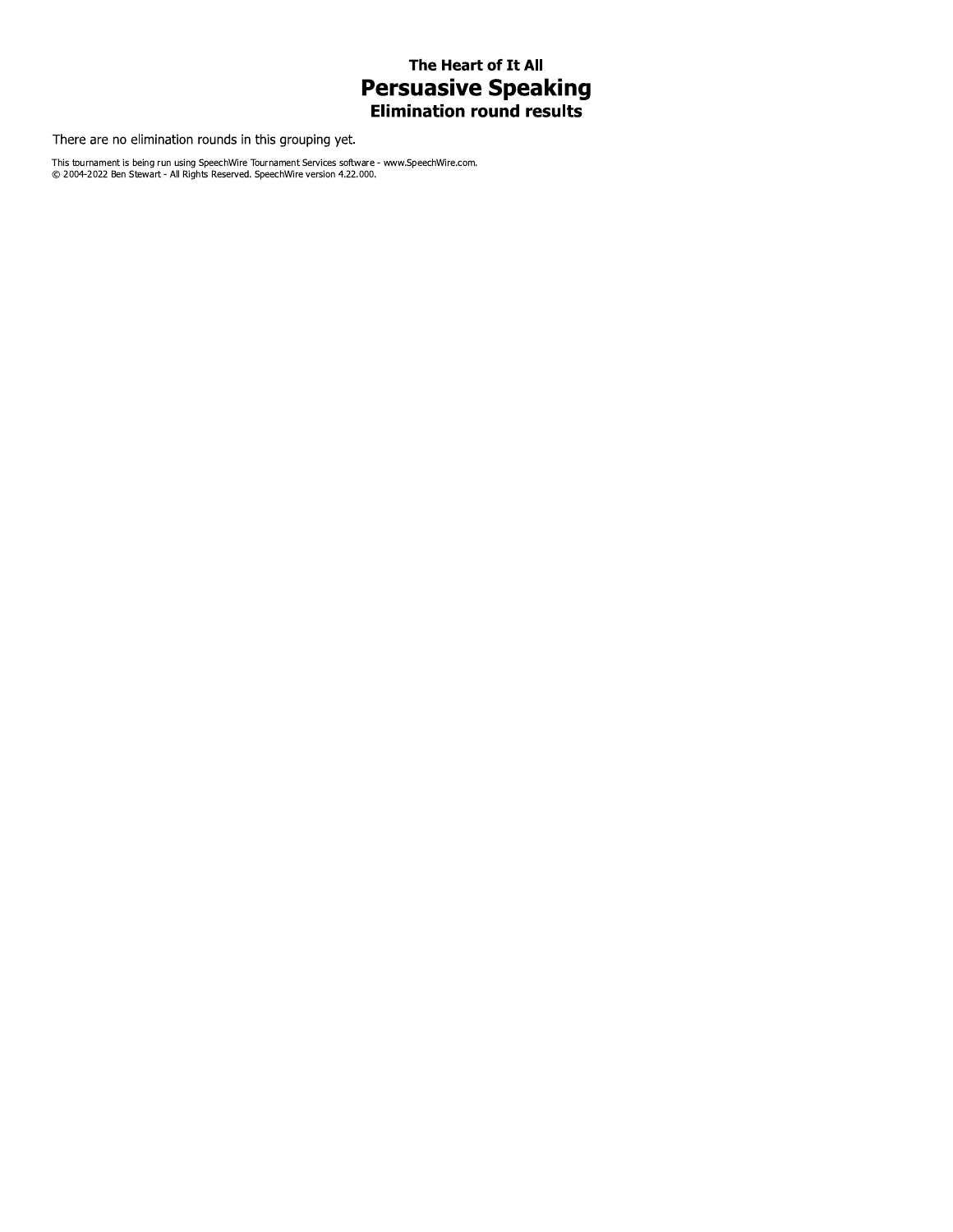# The Heart of It All **Poetry Interpretation**<br>Elimination round results

There are no elimination rounds in this grouping yet.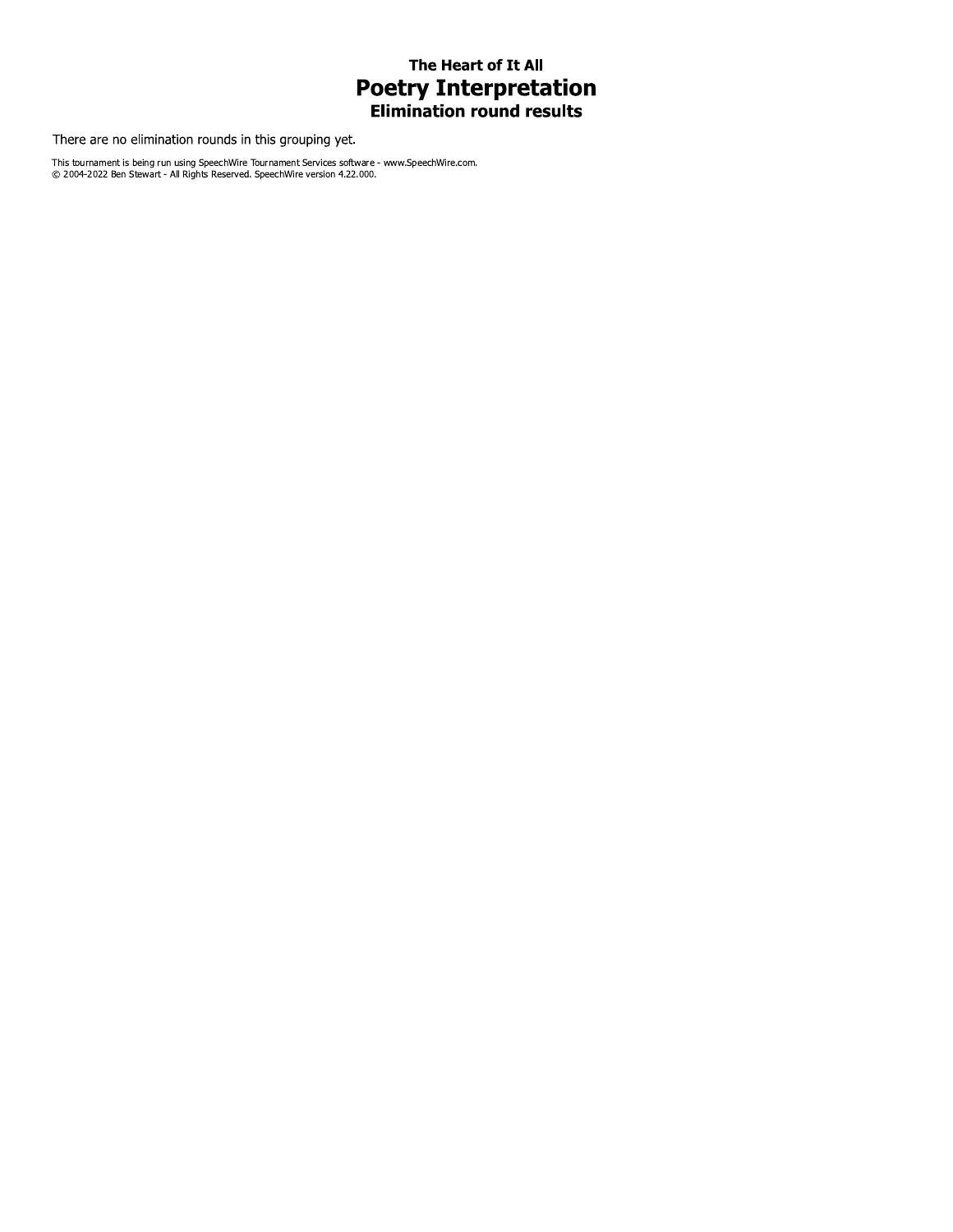## The Heart of It All **Program Oral Interpretation Elimination round results**

There are no elimination rounds in this grouping yet.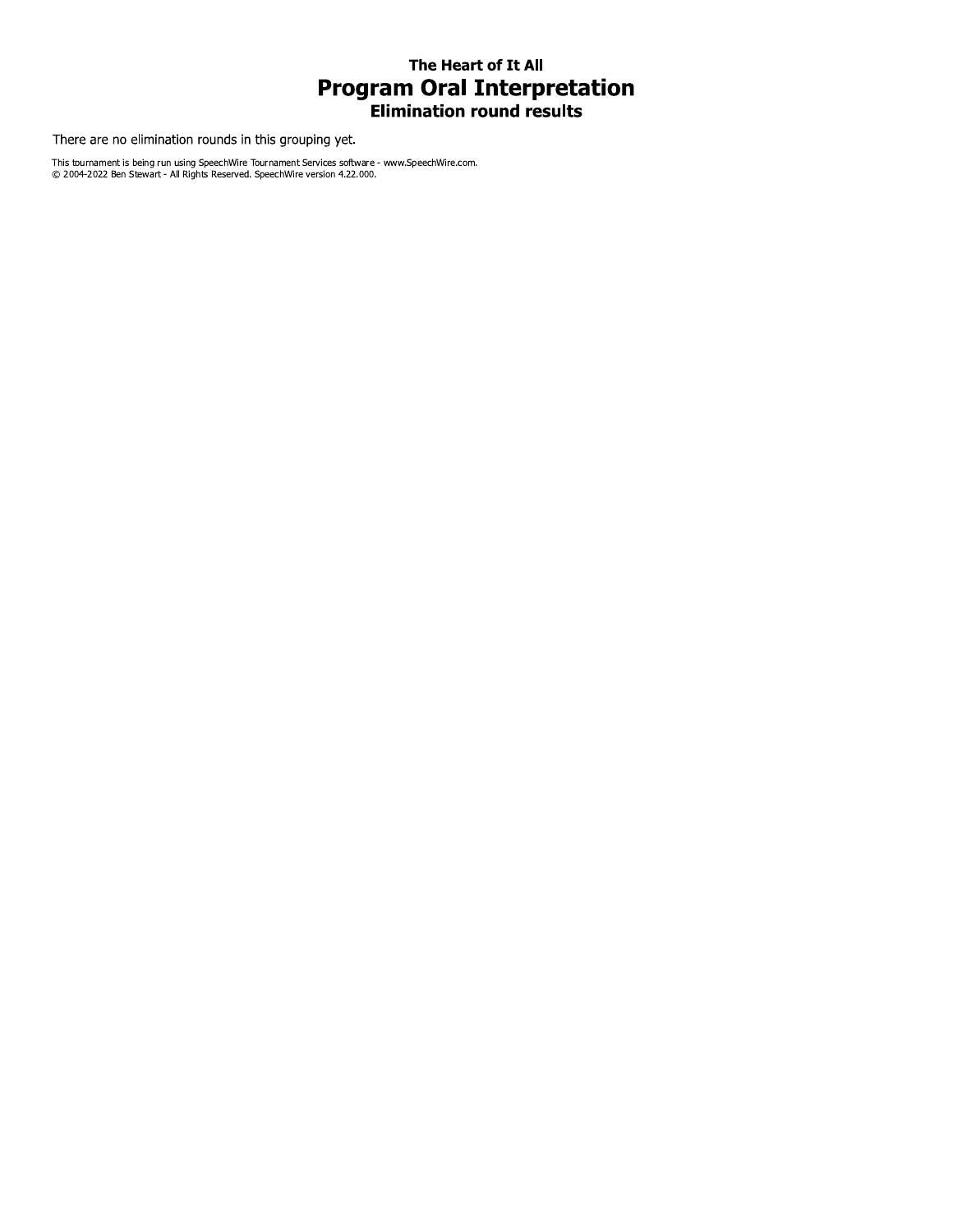### The Heart of It All **Prose Interpretation Elimination round results**

#### **Final round**

| Code           | <b>Name</b>           | Team                                                                                             | <b>X12</b> | H1                                        | <b>TL1</b> |    | Rank Judges Spkr. Place<br>total pref. points |    |                |
|----------------|-----------------------|--------------------------------------------------------------------------------------------------|------------|-------------------------------------------|------------|----|-----------------------------------------------|----|----------------|
| D <sub>2</sub> | Em Marlow             | Ohio University                                                                                  |            | $\left  \frac{1(25)}{1(24)} \right $ (23) |            | 4  |                                               | 72 |                |
| Ι1             | <b>McCartney Betz</b> | <b>Heidelberg University</b>                                                                     |            | $\left 2(24)\right 3(22)\right 3(22)$     |            | 8  |                                               | 68 | $\overline{2}$ |
| M <sub>2</sub> | Avéline Burson        | Cedarville University IE 3 (23) 2 (23) 4 (21)                                                    |            |                                           |            | 9  |                                               | 67 | 3              |
| M1             | Olivia Ball           | Cedarville University IE $\left  4 \right $ (22) $\left  4 \right $ (21) $\left  1 \right $ (24) |            |                                           |            | -9 |                                               | 67 |                |
| M4             |                       | Micaiah O'Malley Cedarville University IE 5 (21) 5 (20) 5 (20)                                   |            |                                           |            | 15 |                                               | 61 |                |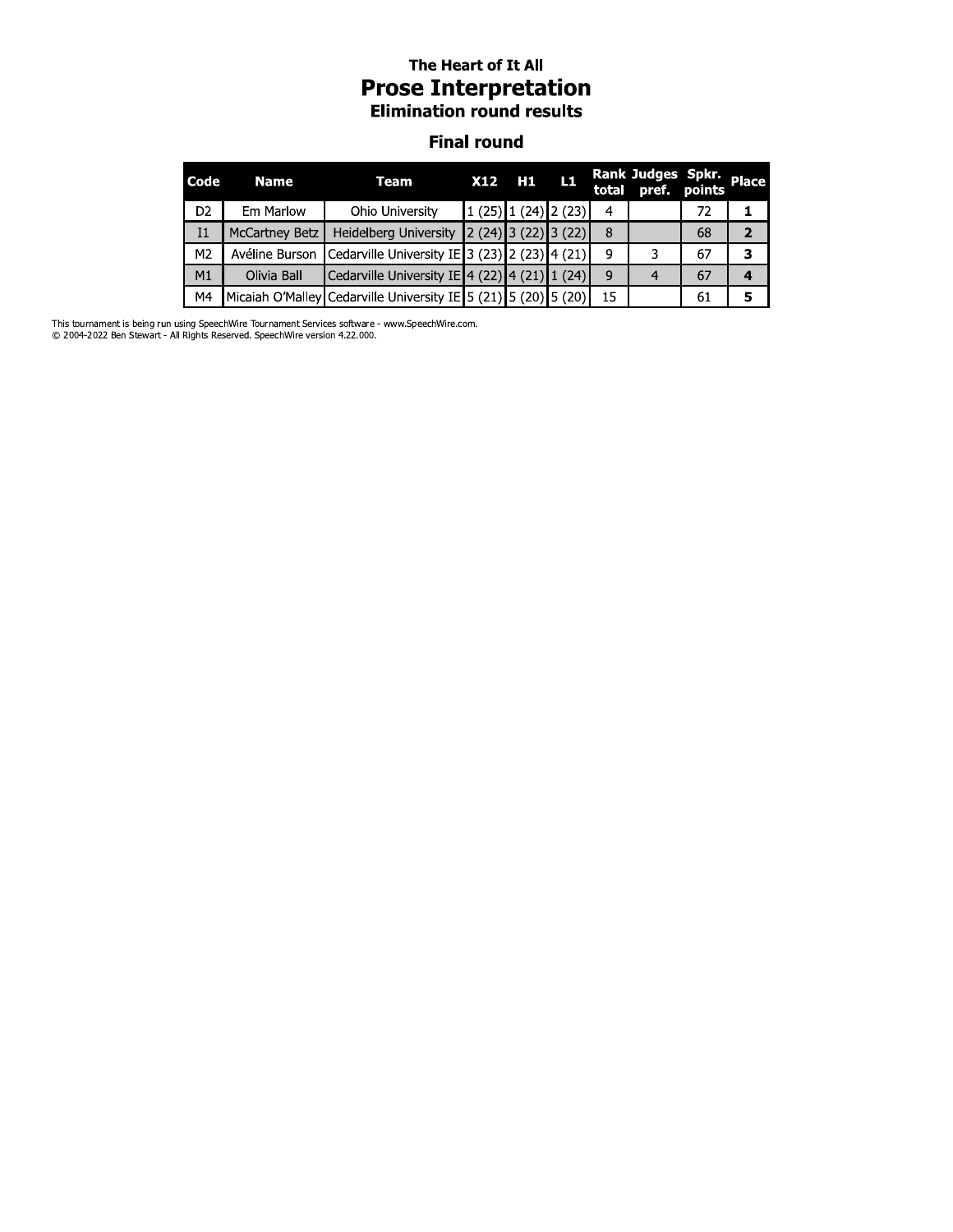### The Heart of It All **IPDA Competitors in order**

| <b>Competitor</b>                                             | <b>Record</b> | <b>Points</b> | <b>Results</b> |
|---------------------------------------------------------------|---------------|---------------|----------------|
| H2 (University of Central Florida)<br><b>Madeline Magness</b> | $4-0$         | 94.00         | 1st            |
| J1 (ORU Debate team)<br>Jillisa Gary                          | $3 - 1$       | 113.00        | 2nd            |
| H1 (University of Central Florida)<br>Seth Nimbargi           | $3-1$         | 106.00        | 3rd            |
| F3 (Belmont University)<br>Lauren Stanfill                    | $3 - 1$       | 103.00        | 4th            |
| G1 (Otterbein Univ.)<br>Emma Chapman                          | $3 - 1$       | 100.00        | 5th            |
| F1 (Belmont University)<br>Luke Litz                          | $3 - 1$       | 99.00         | 6th            |
| D1 (Ohio University)<br>Evan Carlisle                         | $3-1$         | 99.00         | 6th            |
| F4 (Belmont University)<br>Kay Allen                          | $3-1$         | 92.00         | 8th            |
| A1 (Muskingum University)<br>Hope Craft                       | $2 - 2$       | 112.00        | 9th            |
| F2 (Belmont University)<br>Carly Crotty                       | $2 - 2$       | 112.00        | 9th            |
| H4 (University of Central Florida)<br>Alexandra Rojas         | $2 - 2$       | 103.00        | <b>11th</b>    |
| H6 (University of Central Florida)<br>Megan Moylan            | $2 - 2$       | 100.00        | 12th           |
| G3 (Otterbein Univ.)<br><b>Chloe Mullins</b>                  | $2 - 2$       | 99.00         | 13th           |
| H5 (University of Central Florida)<br>Jason Kwatra            | $2 - 2$       | 92.00         | 14th           |
| H3 (University of Central Florida)<br>Justin Salahuddin       | $2 - 2$       | 88.00         | 15th           |
| G2 (Otterbein Univ.)<br>Kimmy Potter                          | $1 - 3$       | 97.00         | <b>16th</b>    |
| A3 (Muskingum University)<br>Ayden Van Fossen                 | $1 - 3$       | 73.00         | <b>17th</b>    |
| J6 (ORU Debate team)<br>Joshua Komaiya                        | $0 - 4$       | 95.00         | 18th           |
| J3 (ORU Debate team)<br>Ryan Shepler                          | $0 - 4$       | 85.00         | 19th           |
| J5 (ORU Debate team)<br>Victoria Piper                        | $0 - 4$       | 70.00         | 20th           |
| J2 (ORU Debate team)<br>Valarie Duncan                        | $0 - 1$       | 1.00          | 21st           |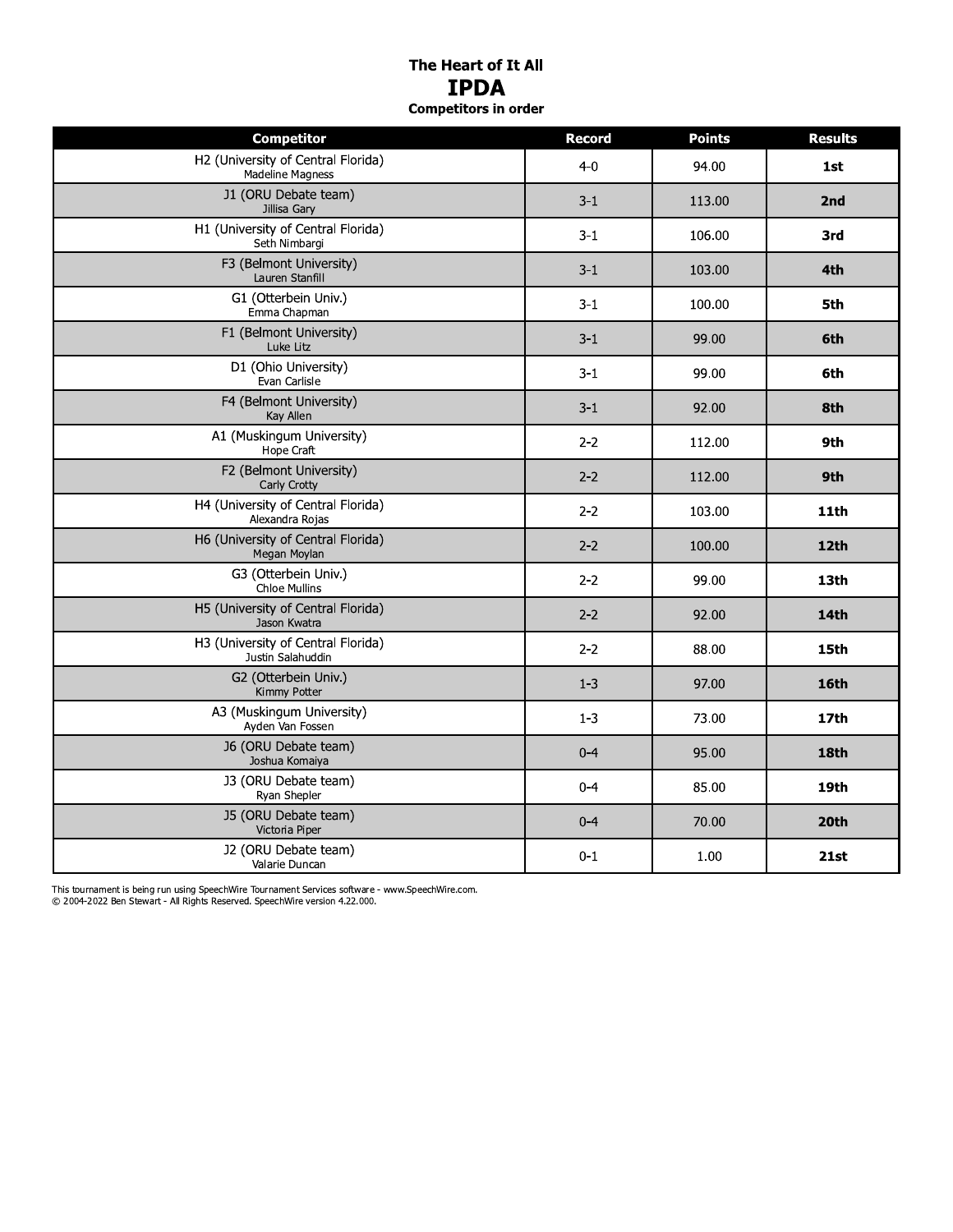